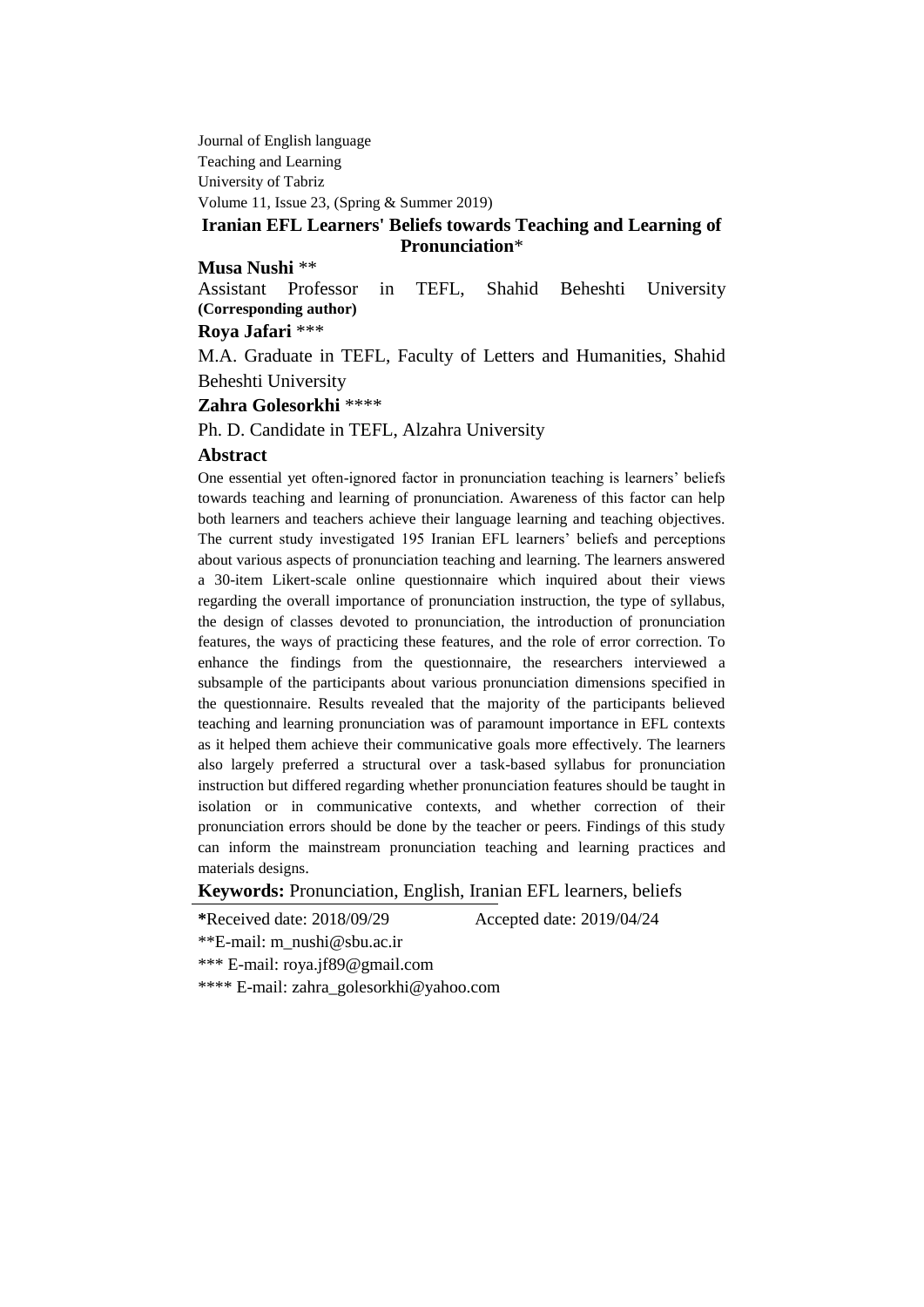#### **Introduction**

Pronunciation is an integral part of oral proficiency in a second language (L2). Defined broadly as the act of articulation of sounds that are used to construct and achieve meaning (Diah & Zita, 2006), pronunciation is one of the most noticeable outward linguistic signs indicating whether someone is a native speaker of a language or not. Various factors contribute to the importance of pronunciation in L2 learning. According to Fraser (2000), comprehensible or adequately good pronunciation greatly helps clarity in conveying the message in verbal communication even if the speaker has deficiencies in other areas of language like grammar or vocabulary knowledge; whereas incomprehensible or bad pronunciation may hinder the comprehension of the message and may lead to thorough misunderstandings even if the speaker may possess perfect grammar and vocabulary knowledge. Hinofotis and Baily (1980, as cited in Shankar, 2008, p. 320) note that "up to a certain proficiency standard, the fault which most severely impairs the communication process in EFL/ESL learners is pronunciation", not vocabulary or grammar. That may be why Gilakjani (2012) regard pronunciation as one of the fundamental pillars of communication, one which should be given equal importance like other linguistic components and skills such as vocabulary, grammar, reading, writing and speaking. Another issue that highlights the significance of pronunciation in L2 is the occasions in which the L2 learners with poor pronunciation come into contact with native speakers and/or proficient L2 learners. Proper pronunciation is directly linked to efficiency in speaking; therefore, in the judgmental views of proficient L2 learners and native speakers, learners with inadequate pronunciation would be perceived as incompetent or uneducated (Kelly, 2000). The degree to which an L<sub>2</sub> learner's pronunciation is accepted or rejected by native speakers and/or proficient L2 learners can play a major role in making the learner feel as fitting into or distinct from a target community, a phenomenon referred to as identity -social integration or alienation- in a specific context. Pronunciation has a close connection to the concept of identity, "pronunciation is a domain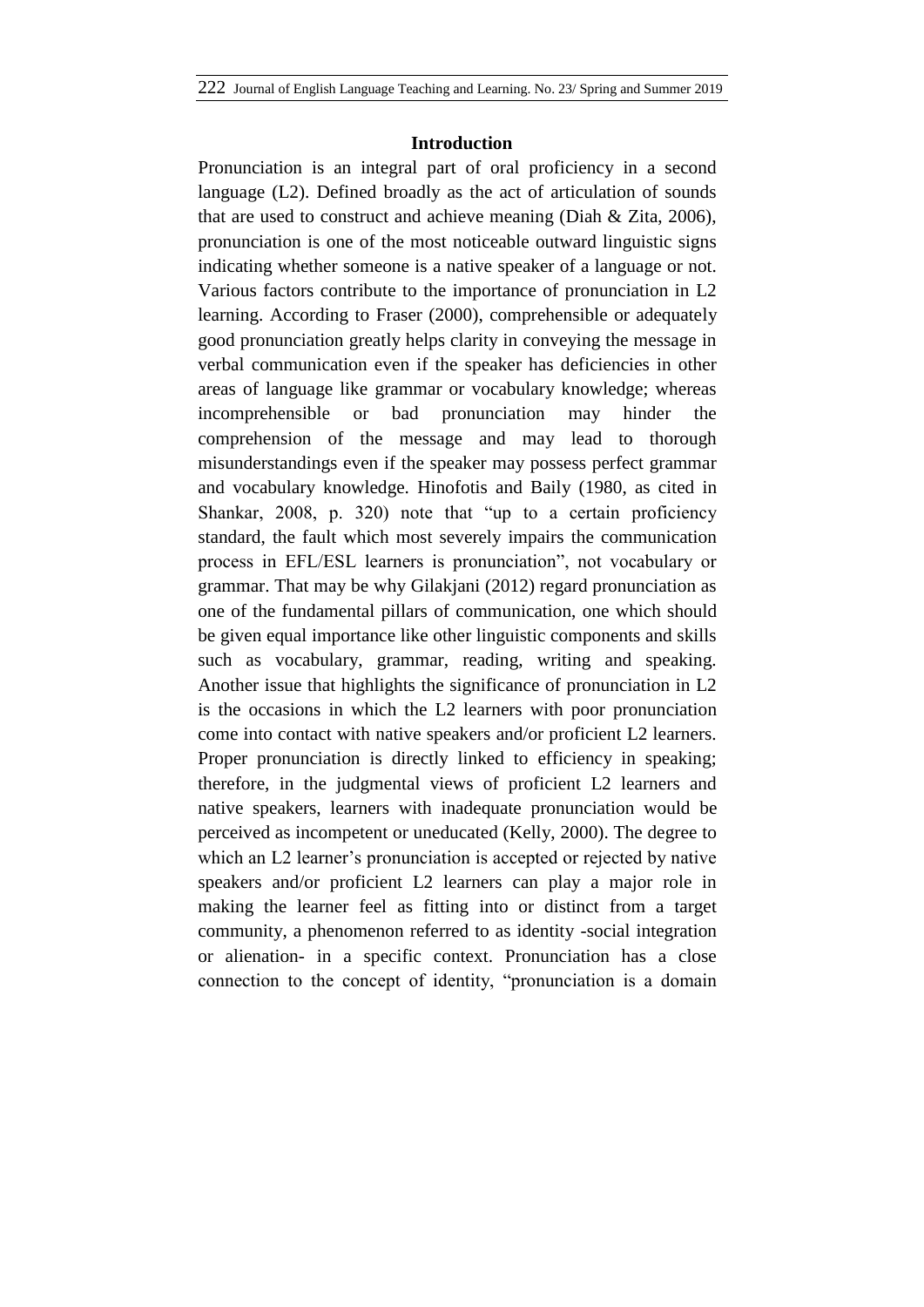within which one's identity is expressed" (Zuengler, 1988, p. 34).

Undoubtedly, learners' beliefs about language teaching and learning in general and pronunciation teaching and learning in particular, play a pivotal role in educational decisions language lessons and courses are in greater scope co-constructed by teachers at one hand and learners at the other hand. To date, learners' beliefs and cognitions have barely received adequate attention regarding pronunciation instruction; as Pawlak, Mystkowska-Wiertelak and Bielakthere (2015, p. 5) assert, "There has [sic] been surprisingly few empirical investigations that would have attempted to tap learners' or teachers' beliefs and preferences concerning pronunciation teaching".

## **Literature Review**

Investigating learners' attitudes towards pronunciation teaching and learning is a potential subfield of survey in the fields of second language acquisition (SLA) and English language learning and teaching (Borges, 2014). According to Gabillon (2007), pronunciation can be considered as a sensitive area of language that can elicit strong attitudes on the part of the learners and teachers. As Setter and Jenkins (2005) argue such attitudes towards the pronunciation of the target language can contribute to the refinement of the learners' preferences, objectives and even learning outcomes of the L2 pronunciation features.

## **The Link between Learners' Attitudes and Their Success**

As one of the fundamental research projects in this field, Elliot (1995) has investigated the link between the language learners' phonological accuracy and their attitudes towards L2 pronunciation. Elliot (1995) analyzed 66 L2 Spanish students' speech and elicited their attitudes towards English pronunciation through a Pronunciation Attitude Inventory (PAI) questionnaire. The results revealed that, in general, pronunciation accuracy was significantly affected by the learners' attitudes towards L2 pronunciation.

In another study, Moyer (2007) attempted to explore the relation between pronunciation performance and language attitudes. She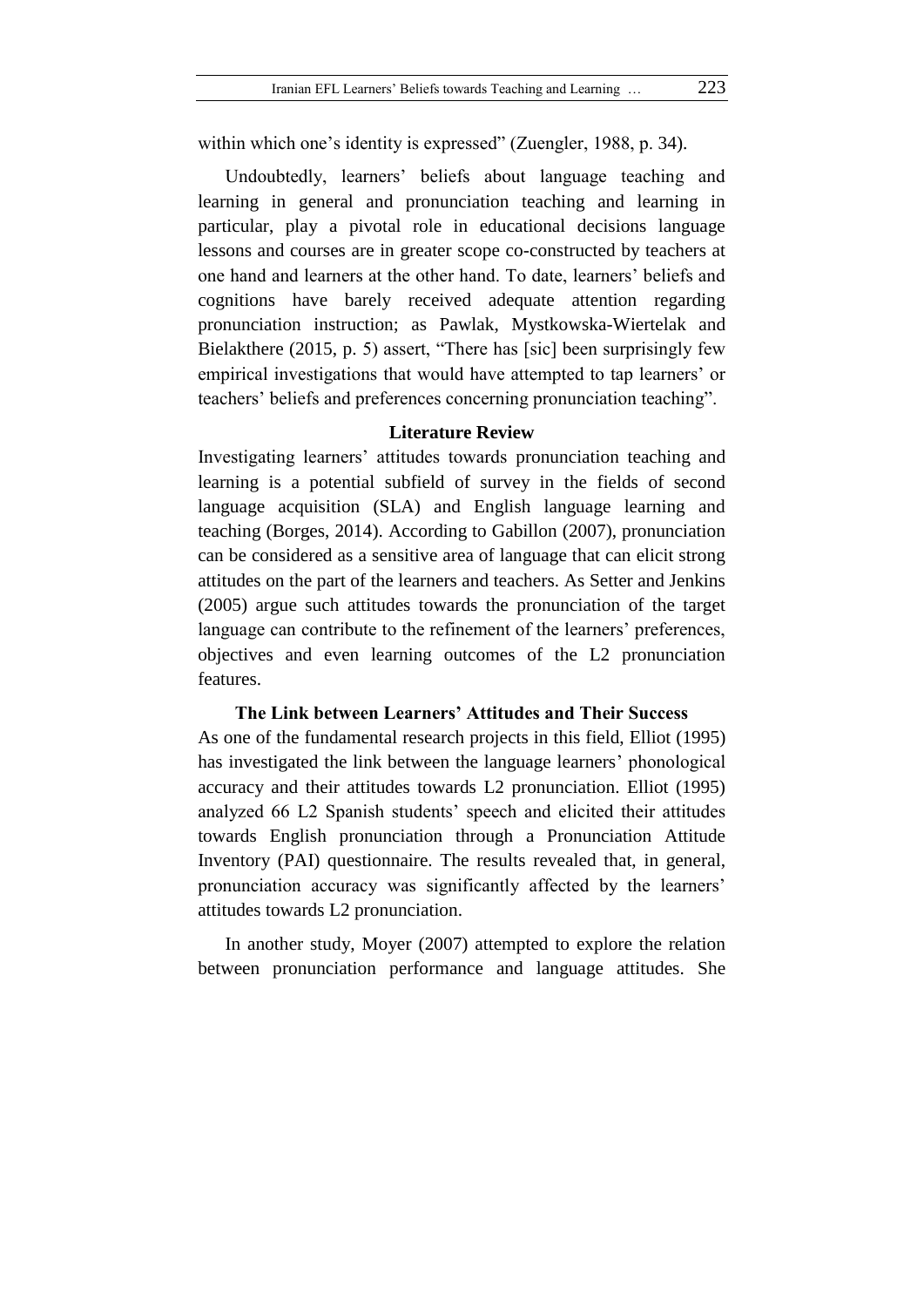investigated 50 ESL learners' accented speech from 15 nationalities, and their attitudes towards English pronunciation including their perceived capability to improve their pronunciation, their desire in doing so, their self-confidence and comfort in assimilating to the native speakers of the target language, and their desire in residing in an L2 speaking environment. Moyer (2007) reported significant correlations between the learners' accentedness and their language attitudes.

While an increasing body of SLA research has emerged to support the vital role of standard pronunciation in successful communication (Borges, 2014), the effect that personal and social factors can impose on the acquisition and learning of this sub-skill has often been neglected. As Setter and Jenkins (2005) argue, L2 learners' pronunciation and accent can also be affected by the personal and social factors which are mainly learner-based. According to Sardinga, Lee and Kusey (2018), studies surveying learners' attitudes towards pronunciation instruction in ELT have largely focused on students' perceptions of accented speech and the link existing between such perceptions and their "ultimate accuracy attainment" (p. 87). The following part presents a brief overview of the most relevant factors to this study.

## **Factors Affecting the Learning of Pronunciation**

As L2 learners are exposed to the sufficient L2 input, instruction, and interaction, relatively to an equal amount, some of them indicate more aptitude and interest in learning and using the L2 pronunciation features in their productions. This inconsistency can be justified through the operation of some personal and social factors that are prone to impede or slow down the process of pronunciation acquisition. The recognition of these factors is deemed necessary in enabling teachers to integrate effective pronunciation practices into the curriculum (Bradley-Bennett, 2007).

### **Learners' social identity**

Every language is the embodiment of its society, there is a visible interdependency between language and society. Levis (2005) believes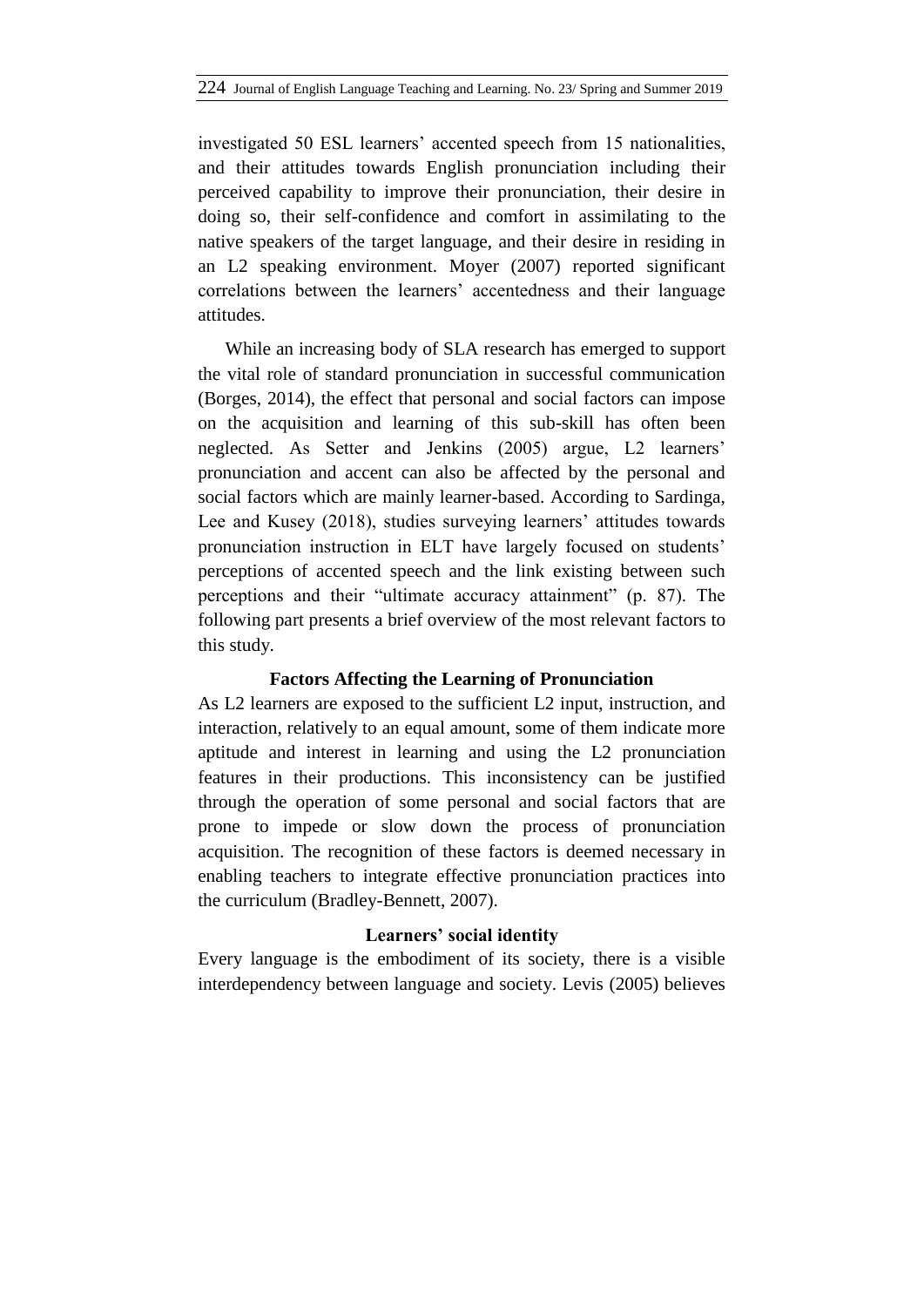that learners' target language pronunciation or accentedness can act as a distinguishing marker of social belonging since the speakers strive to speak in a way that would make them conform to the ethics of the social groups they fit into or their desire to fit in. Aligned with this assertion, Setter and Jenkins (2005) state that phonology is closely related to learners' identity, since the degree to which we try to foreignize our accent is a demonstration of "how we want to be seen by others, of the social communities with which we identify or seek membership, and of whom we admire or ostracize" (p. 5). Also Jiang, Green, Henley and Masten (2009) claim that the degree of foreign accentedness in an L2 is influenced by the social and cultural identity. Block (2007, p. 27) defined identity as "socially constructed, selfconscious, ongoing narratives that individuals perform, interpret and project in dress, bodily movements, actions, and language". The language element implies that it's plausible to have partial recognition of one's identity through his accent, dialect, or pronunciation. Considering EFL contexts, Pishghadam and Kamyabi (2009) found a positive relationship between accentedness and deculturation. Their analysis of both successful and unsuccessful language learners in accent mimicry depict that practicing native-like accent alienates the learners from their own culture. In other words, glamorizing the foreign accent would put the learners on the verge of losing their local identity. This viewpoint can perhaps be identified in the ongoing shift taking place in the instruction of English pronunciation today moving from overemphasizing nativeness to valuing intelligibility as argued by Huensch (2018).

# **Learners' attitudes towards the target language and language learning**

Even within a homogenous classroom provided with the same language learning environment, some learners are more apt to acquire good pronunciation than others (Richards & Schmidt, 2002). This discrepancy in the degree of pronunciation acquisition is so visible that it can be attributed to personal characteristics of learners like their attitude towards learning an L2. Attitude as one non-linguistic,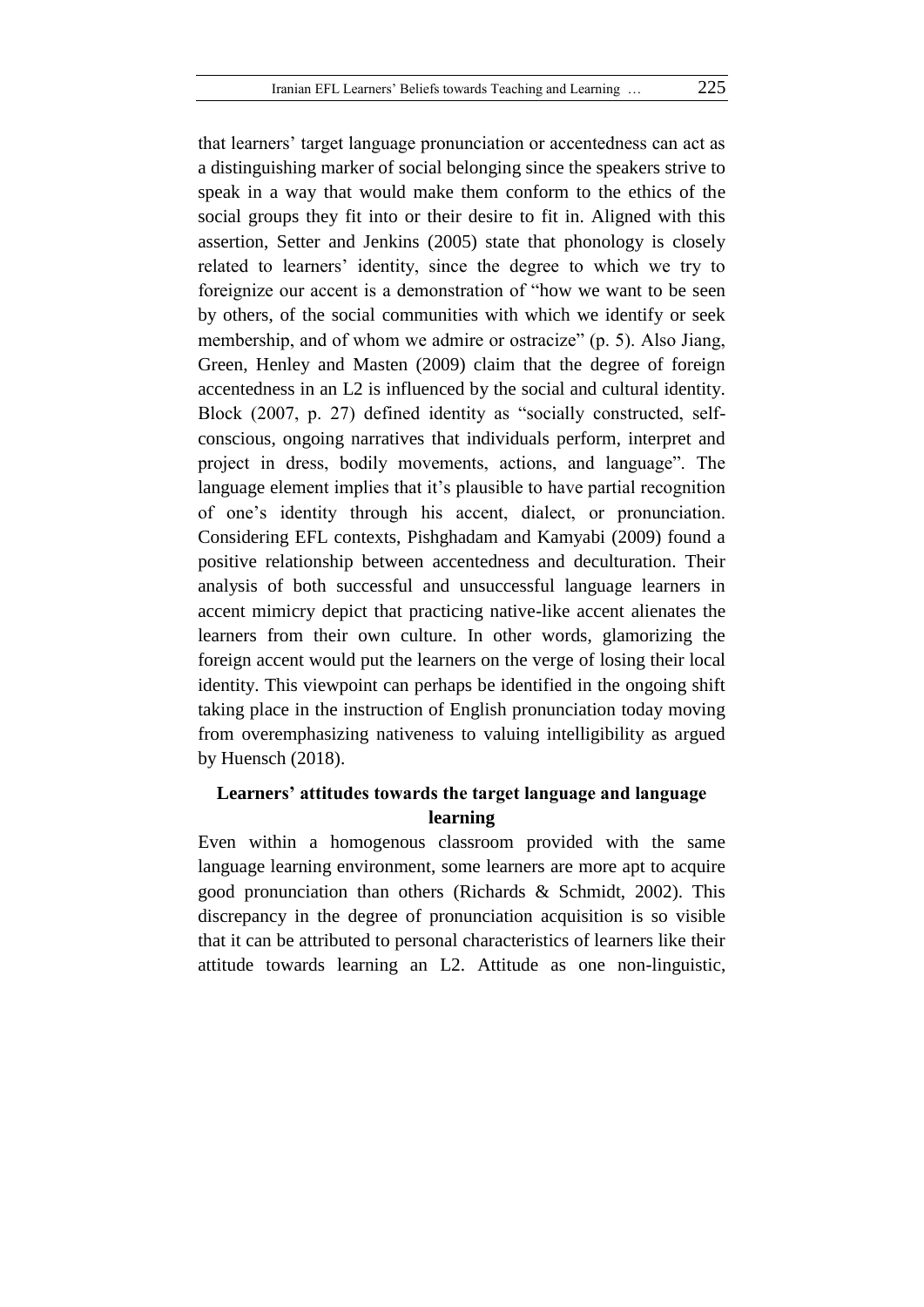affective variable is beyond the instructor's control and influences the development of the pronunciation skill. Fishbein and Ajzen (1975, as cited in Rahimi & Yadollahi, 2013, p. 109) define attitude as "a learned predisposition to respond in a consistently favorable or unfavorable manner with respect to a given object". Consequently, it acts as a criterion that determines one's behavioral intentions falling into actual behavior. As indicated through the Elliot's study (1995), L2 learner's attitudes towards acquiring native or native-like pronunciation, measured by Phonetic Attitude Inventory (PAI), acted as a determining role in L2 pronunciation acquisition. In other words, if learners are positively concerned with learning the target pronunciation, they will tend to have the better pronunciation of the allophones of the target language (Elliot, 1995).

## **Learners' sense of self-efficacy and self-assessment**

Various studies have explored the variables of self-efficacy, selfconfidence and self-esteem (Szyszka, 2011). As Dörnyei (2005) argues, while self-confidence and self-esteem imply broader conceptions, attitudes concerning self-efficacy include beliefs about one's own capabilities to accomplish certain standards. The notion of self-efficacy has been linked to a number of other factors, such as learners' strategy use (Macaro, 2013), willingness to communicate in L2 (Léger & Storch, 2009), and motivation (Smit, 2002). As indicated by Dlaska and Krekeler's study (2008), learners' self-assessments of their pronunciation performance were reliable in 85% of all cases.

## **Learners' motivation**

As one of the influential factors, L2 learners' motivation seems to affect their L2 phonological attainment (Borges, 2014). The findings of the study conducted by Smit (2002) demonstrates that motivational factors do have a part in predicting the learners' success in achieving desired standards. In this investigation, Smit (2002) examined the interplay between the learners' motivational attitudes and their achievement in learning advanced EFL pronunciation. The correlation between the students' scores on the pronunciation tests and their responses to a self-devised motivation questionnaire revealed that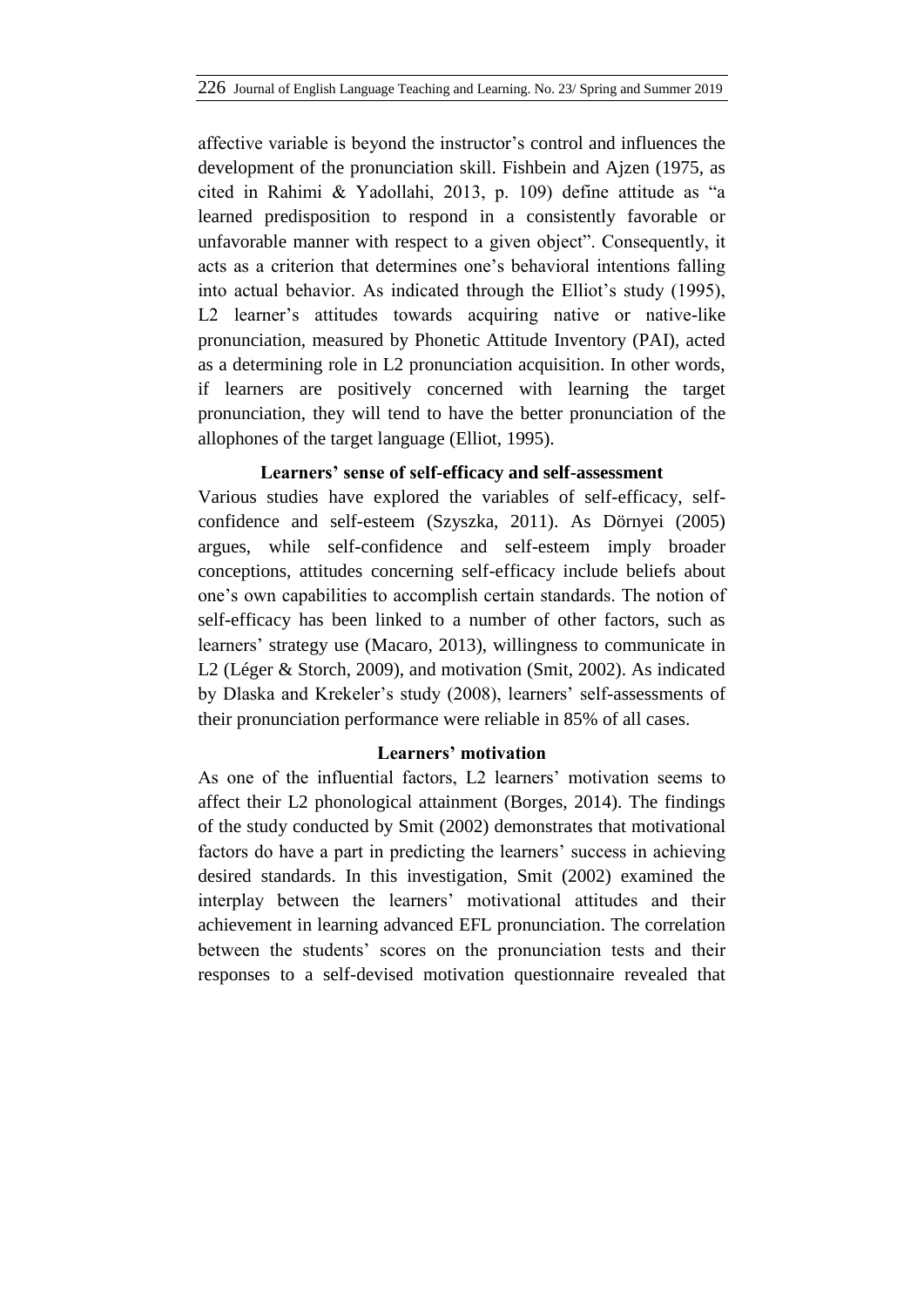those learners with positive attitudes towards learning L2 pronunciation are more likely to perform successfully on an advanced university pronunciation test. Furthermore, she contends that ideal L2 learners with an above-average proficiency in English, and selfconfidence can highly achieve pronunciation standards on the ground that they are intrinsically motivated enough to work more independently and intensively on their L2 phonological repertoire.

### **Learners' strategy use**

Language learning strategies defined as "activities consciously chosen by learners for the purpose of regulating their own learning" (Griffiths, 2008, p. 87) have been subject to various examinations and analyses as a contributing factor to L2 learners' phonological acquisition (Borges, 2014). Based on the taxonomy of pronunciation learning strategies (PLS) provided by Calka (2011), which is grounded on the findings of her own study, L2 learners' most frequently used strategies include rote learning, imitating native speakers, attending to pronunciation features, and humoring their own pronunciation mistakes. Contrarily, the students' least frequently employed strategy was consulting online phonetics and phonology sources and books among the participants of this study.

## **Pronunciation and error correction**

While the factors considered so far were majorly learner-centered, and learner-initiated, error correction or corrective feedback generated by the teacher targeting pronunciation errors is rather of an external nature that can induce certain attitudes towards pronunciation learning on the part of the learners. As Lee, Jang, and Plonsky (2015) state, research has shown that the improvement of L2 learners' pronunciation errors can be facilitated through corrective feedback. However, according to Baker and Burri (2016), the attitudes towards corrective feedback targeting the learners' mispronunciations, have rarely been investigated. Kang (2010), for instance, investigated the attitudes of 238 ESL learners towards pronunciation instruction in New Zealand through interviews and questionnaire surveys. The findings of her study revealed that the majority of the participants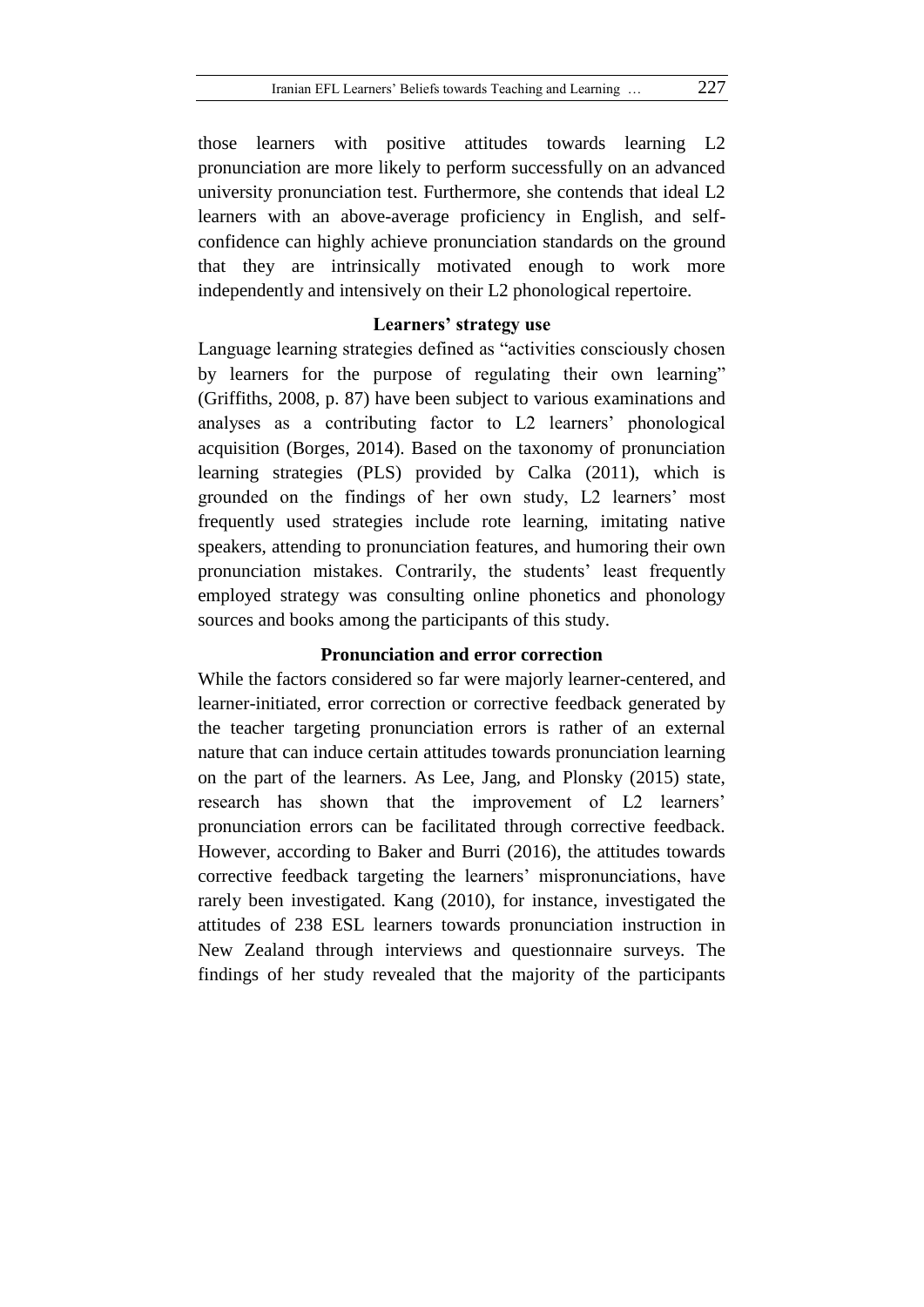desired to sound like native speakers, and they favored the kind of corrective feedback that facilitates the attainment of such proficiency in L2 pronunciation. Also, in Iranian context, Peerdadeh and Entezamara (2016) explored the attitudes of 82 Iranian EFL learners towards oral error corrections on their pronunciation errors through an adopted questionnaire, and reported that the participants had absolutely positive attitudes towards classroom oral corrective feedback, because they did not want to repeat a mistake on and on, and wanted to have sufficient phonology knowledge to improve their L2 pronunciation.

## **Purpose of the study**

Reviewing the relevant literature reveals that there is a dearth of research done on EFL learners' beliefs towards teaching and learning of pronunciation, especially in the Iranian EFL context. Therefore, the current study aims to follow up on this line of inquiry by surveying 195 Iranian EFL learners' beliefs and perceptions of various aspects of pronunciation teaching and learning. More specifically, the study seeks to find the answer to the following question:

What are the Iranian EFL learners' beliefs concerning:

- the overall value of pronunciation instruction.
- $\bullet$  the choice of the syllabus,
- the design of the classes devoted to pronunciation,
- the introduction of the pronunciation features,
- the ways of practicing these features,
- and the role of error correction in this area?

### **Method**

### **Participants**

The participants of this study consisted of 195 Iranian EFL learners, 78 males and 117 males, ranging from beginner to near-native or native level of English proficiency. Their age ranged from 19 to 40+. They were at graduate, undergraduate, or postgraduate levels of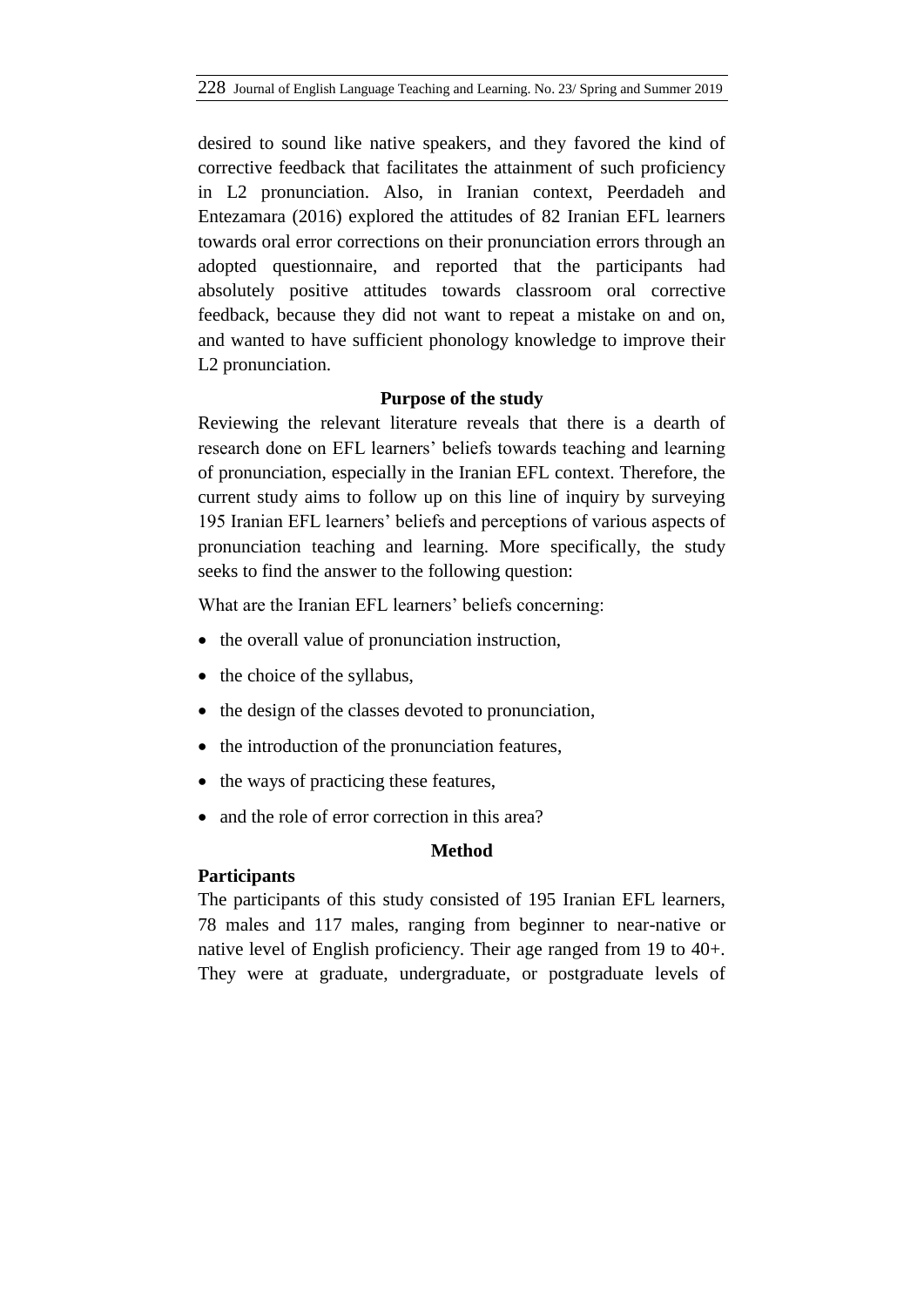education of various disciplines at different universities across Iran. They had been learning English for a minimum of 5 and a maximum of 20 years. In answer to the question, in the demographic information part of the questionnaire, that asked how they self-rate their pronunciation in the English language, 50% rated it as good, 28% as excellent, 10% as adequate, 10% as near-native or native and 2% as weak.

### **Instrumentation**

The main instrument administered in this study was a pronunciation survey questionnaire. This questionnaire was fashioned on a tool for investigating beliefs about form-focused instruction designed by Pawlak (2013a, 2013b) presuming that different aspects of pronunciation are prone to be viewed as target language forms and hence the same categories can be employed. The precise statements in the questionnaire intended to provide in-depth insights into various aspects of pronunciation teaching and learning.

#### **Data Collection Procedure**

The questionnaire comprised 30 Likert-scale items, and the respondents indicated their extent of agreement on a five-point scale (1-strongly agree, 5-strongly disagree) to the following categories: (1) the overall importance of pronunciation instruction (in connection with different skills), (2) the type of syllabus (i.e., structural, taskbased, etc.), (3) the design of classes devoted to pronunciation (i.e., isolated vs. integrated), (4) the introduction of pronunciation features (i.e., deduction vs. induction, the use of the mother tongue, metalanguage and demonstration), (5) the ways of practicing these features (controlled vs. communicative practice), and (6) the role of error correction in this area (i.e., focus, timing, source, corrective technique).

The estimated reliability index of the questionnaire, calculated by the Cronbach alpha coefficient, was. 0.81. The validity of the questionnaire was established by collecting content validity evidence from two experts in L2 pronunciation who were asked to review the statements. Some minor changes were made to the statements based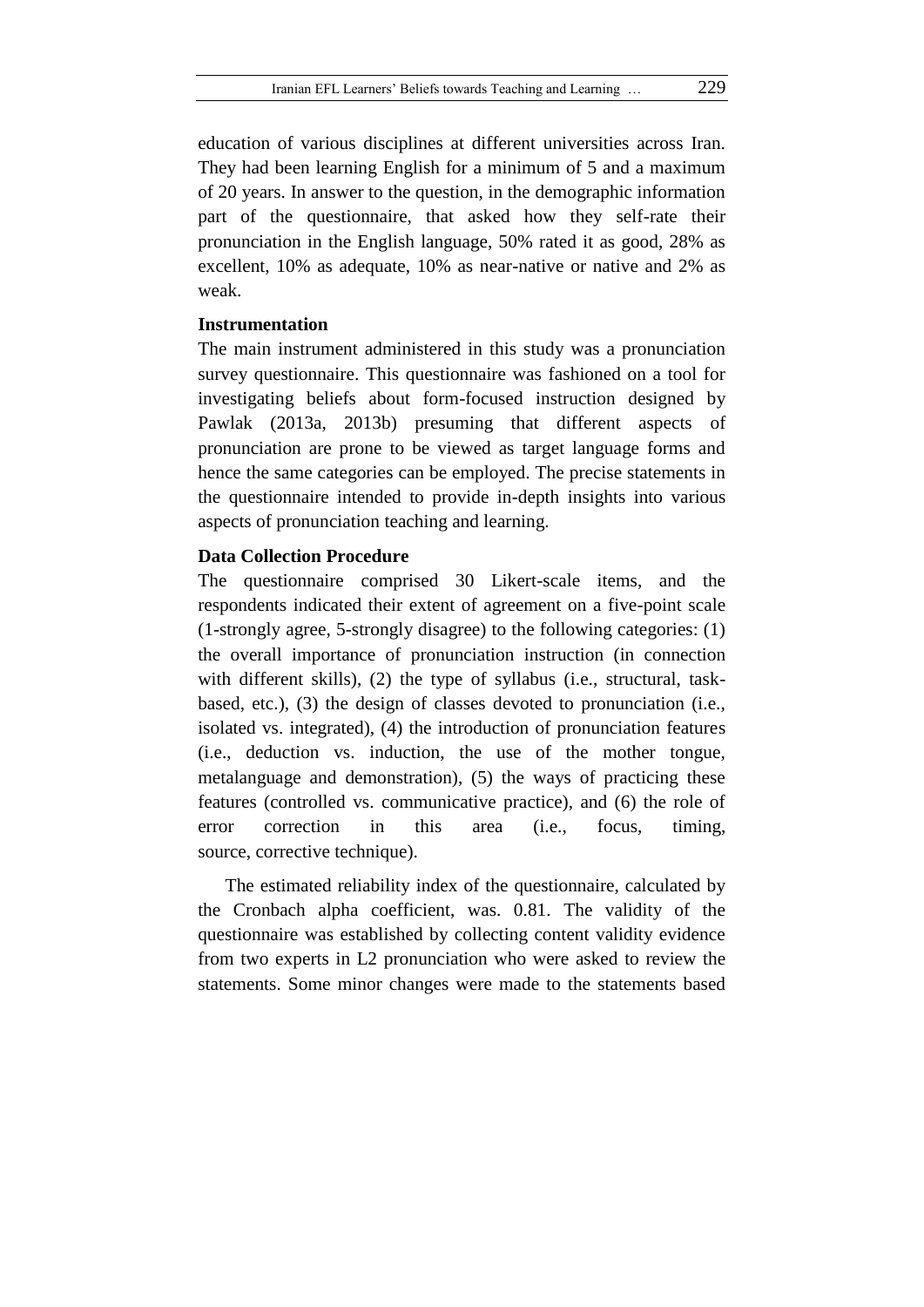on the experts' comments. For instance, two statements related to corrective feedback provision were removed from "the overall importance of pronunciation" and put into "the role of error correction in pronunciation teaching and learning". The questionnaire was accessible online with the clear-cut instructions and the respondents were able to get access to the questionnaire and complete it in less than 10 minutes, record and submit it online. The averages and frequencies of the learners' responses were tabulated and they collapsed into 3 major categories (i.e., strongly agree/ agree, undecided, strongly disagree, disagree), the percentages of the responses were computed subsequently.

Furthermore, to consolidate the results of the study, a semistructured interview was conducted with a sub-sample of the randomly selected participants (20 learners) who volunteered to take part in the interview (see the Appendix for the interview questions). The participants were asked questions about the importance of pronunciation, instructional techniques for learning and teaching it and other themes raised in the questionnaire. They could answer the interview questions either in Persian or English. Responses to the interview questions contained identifying recurring themes with tabulating the most frequent themes as well. Appropriate quantitative and qualitative analytical procedures were applied to analyze the data.

### **Results**

#### **The Questionnaire Analysis**

The participants' beliefs about various aspects of pronunciation teaching and learning are presented successively in Tables 1 to 6 below. As shown in Table 1, the majority of the participants held the belief that teaching and learning pronunciation is of paramount importance in EFL pedagogical settings. This is particularly evident in the responses to the statement 3 where 83.4% of the respondents were perfectly willing to learn pronunciation, statement 1 where 80.8 % of them agreed that knowing details of L2 pronunciation plays a facilitative role in listening comprehension, although; 14% were against and a marginal number of 5.2% were undecided about that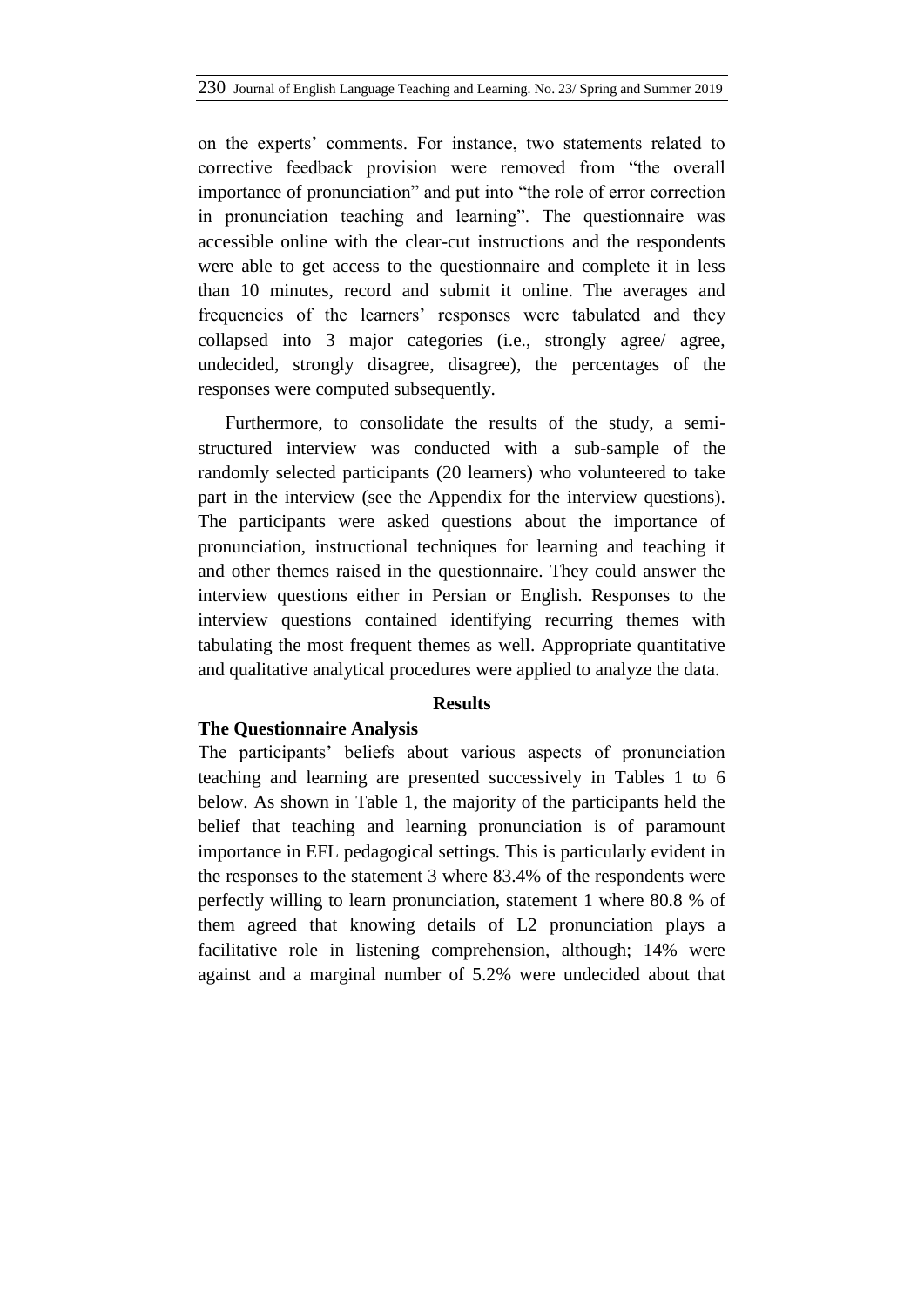stance. As indicated in the responses to the statement 5, 73.1% also believed that knowing pronunciation helps them to achieve their communicative goals in the L2, with 13.5% being undecided and 13.5% against that idea. Similarly, 63.7% of agreement to statement 2, suggests that learning and practicing pronunciation brings about quicker improvement in L2 learning. This stance was further supported by responses to statement 4, where 58.1% of the respondents believed that a good command of pronunciation features is an attribute of a good language learner; however, a nearly equal percentage were either undecided about or against this view (21.2% and 20.7% respectively). The values of standard deviation to the statements of this category, fluctuated between 1.11 and 1.14, an indication of individual differences in responding to the statements.

| NO |                                                                                                     |          | Respondents $(N=195)$ |          |                |  |  |
|----|-----------------------------------------------------------------------------------------------------|----------|-----------------------|----------|----------------|--|--|
|    | <b>Statement</b>                                                                                    | A<br>(%) | U<br>(%)              | D<br>(%) | M<br>(SD)      |  |  |
|    | Knowing<br>lot<br>about<br>a<br>pronunciation<br>helps<br>my<br>listening comprehension             | 80.8     | 5.2                   | 14       | 1.94<br>(1.14) |  |  |
| 2  | I believe that my English<br>will improve quickly if I<br>and<br>learn<br>practice<br>pronunciation | 63.7     | 20.7                  | 15.6     | 2.30<br>(1.11) |  |  |
| 3  | like learning<br>English<br>$\mathbf{I}$<br>pronunciation                                           | 83.4     | 6.7                   | 9.8      | 1.75<br>(1.12) |  |  |
| 4  | Good learners of a second<br>language usually know a lot<br>about pronunciation                     | 58.1     | 21.2                  | 20.7     | 2.49<br>(1.11) |  |  |
| 5  | Knowing pronunciation<br>helps<br>communication in a second<br>language                             | 73.1     | 13.5                  | 13.5     | 2.14<br>(1.12) |  |  |

**Table 1:** The Participants' Beliefs about the Overall Importance of Pronunciation Instruction

*A* agree, *U* undecided, *D* disagree, *M* mean, *SD* standard deviation

Regarding the participants' beliefs about syllabus type, Table 2 shows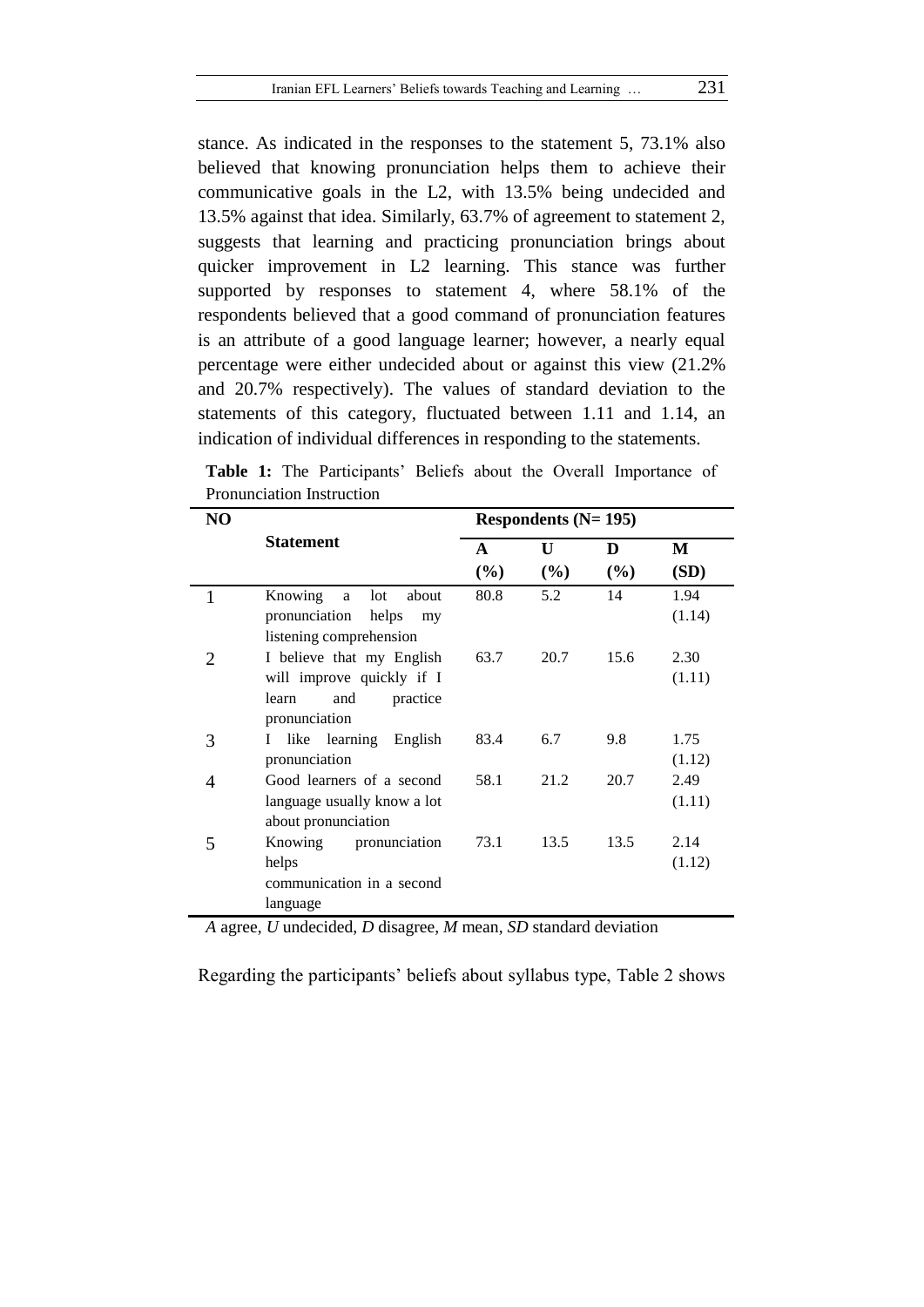that more than half of the participants (59.1%) preferred to be presented with a list of isolated pronunciation features to be covered in a course study with only 16% believing the other way round (statement 6). In other words, the results imply that many EFL learners have a preference for structural model of introducing the pronunciation features rather than a task-based model in which pronunciation features are attended through some communicative tasks. Furthermore, the results of statement 7 indicated that only 33.7% of learners thought it would be a good idea to be provided with only those pronunciation features that cause communication problems for them; it is worth mentioning; however, 40.4% of the respondents kept a broader perspective in this regard and believed that a good command of pronunciation can not only enhance achieving communicative goals but also help cultivate other aspects of L2 learning such as accuracy, skill learning, etc.

| N <sub>O</sub> |                           | Respondents $(N=195)$ |      |      |        |  |  |
|----------------|---------------------------|-----------------------|------|------|--------|--|--|
|                | <b>Statement</b>          | A                     | U    | D    | M      |  |  |
|                |                           | (%)                   | (%)  | (%)  | (SD)   |  |  |
| 6              | I like to get a list of   | 59.1                  | 24.9 | 16   | 2.38   |  |  |
|                | pronunciation             |                       |      |      | (1.08) |  |  |
|                | features that will<br>he. |                       |      |      |        |  |  |
|                | taught in a course        |                       |      |      |        |  |  |
|                | I like to study only the  | 33.7                  | 25.9 | 40.4 | 3.07   |  |  |
|                | pronunciation<br>features |                       |      |      | (1.14) |  |  |
|                | which are a problem in    |                       |      |      |        |  |  |
|                | communication             |                       |      |      |        |  |  |

**Table 2:** The Participants' Beliefs about the Syllabus Type

*A* agree, *U* undecided, *D* disagree, *M* mean, *SD* standard deviation

Table 3 comprises statements focusing on the issue of whether pronunciation features should be decontextualized and taught in isolation or be embedded in communicative activities in which respondents seem to be less decisive in their stances. On the one hand, analysis of the responses to statements 8 and 12 demonstrated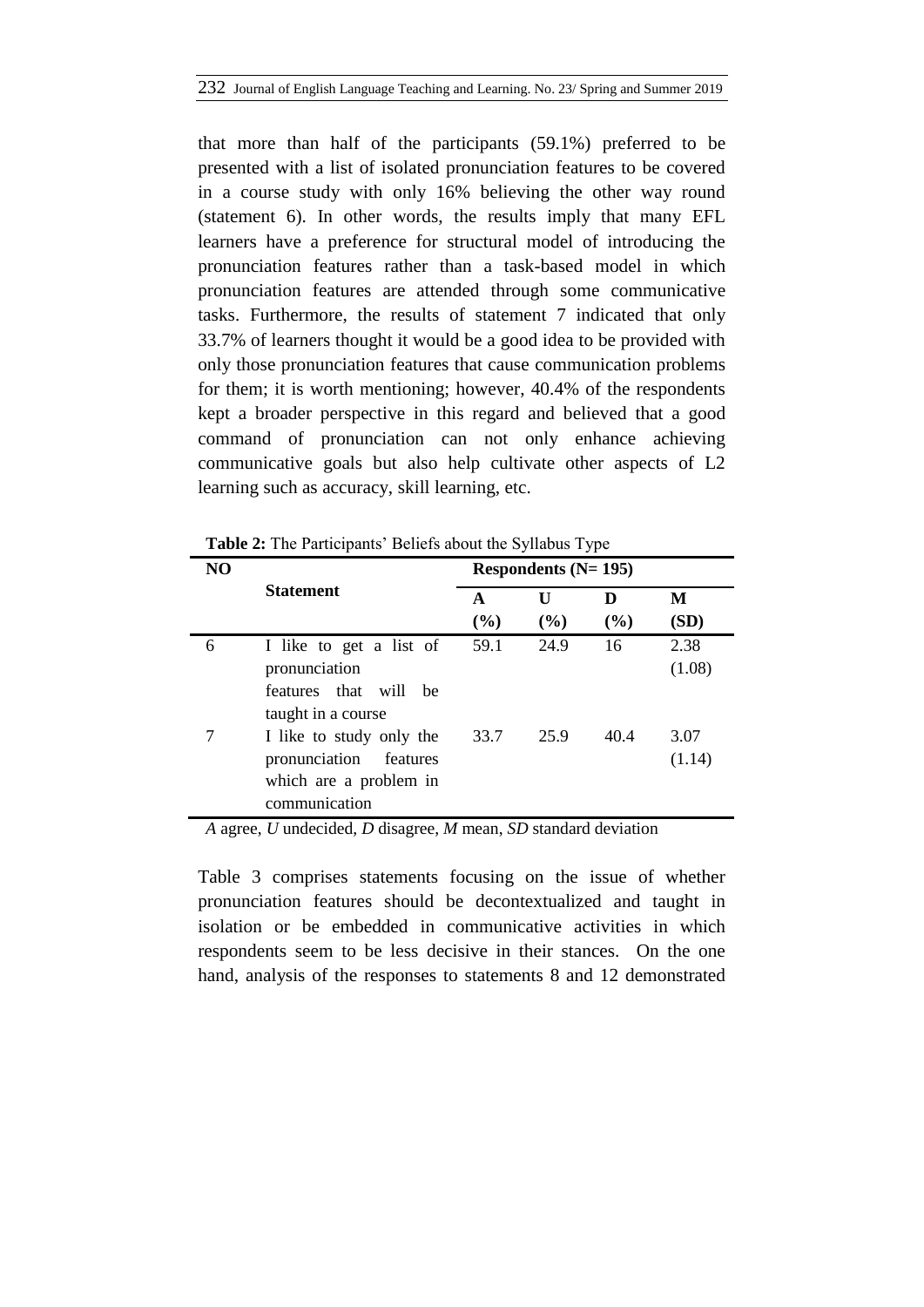that, a majority of respondents, (i.e., 49.8% and 60.8% respectively) embraced the viewpoint that there should primarily be a focus on a specific pronunciation feature followed by a pertinent explanation and secondarily an engagement in practice activities dealing with those features, with only 24.9% and 19.2% disagreeing with those propositions respectively. This stance is further supported with responses to statement 10 where 67.4% maintained that they would like to be consciously aware of pronunciation features they are supposed to learn, although 19.7% were undecided towards that method. On the other hand, responses to statement 11 show that a noticeable 81% of the participants highlighted the efficacious role of communication in acquiring pronunciation features, a finding which is further strengthened by responses to statement 13, in which 78.8% preferred to learn pronunciation features while working on different skills and activities with just 12.4% of disagreement. Another worthconsidering issue is the significance of the segmental and suprasegmental features. As evidenced in responses to statement 9, 51.8% of the respondents believed that attending to supra-segmental features like stress, rhythm and intonation should take priority over the individual sounds. However, 33.2% of the responses were recorded in the undecided category which may point out to the respondents' lack of knowledge or unawareness about the suprasegmental features of L2 pronunciation.

| NО | <b>Statement</b>                                 |        | Respondents ( $N = 195$ ) |      |        |  |  |  |
|----|--------------------------------------------------|--------|---------------------------|------|--------|--|--|--|
|    |                                                  | А      |                           | I)   | М      |  |  |  |
|    |                                                  | $(\%)$ | (% )                      | (% ) | (SD)   |  |  |  |
| 8  | prefer<br>practice<br>to<br>$\bf{l}$             | 49.8   | 25.4                      | 24.9 | 2.61   |  |  |  |
|    | individual sounds before I<br>use them in speech |        |                           |      | (1.14) |  |  |  |
| 9  | I believe that intonation and                    | 51.8   | 33.2                      | 15   | 2.49   |  |  |  |
|    | rhythm are more important                        |        |                           |      | (1.03) |  |  |  |
|    | than individual sounds                           |        |                           |      |        |  |  |  |

**Table 3:** The Participants' Beliefs about the Design of Classes Devoted to Pronunciation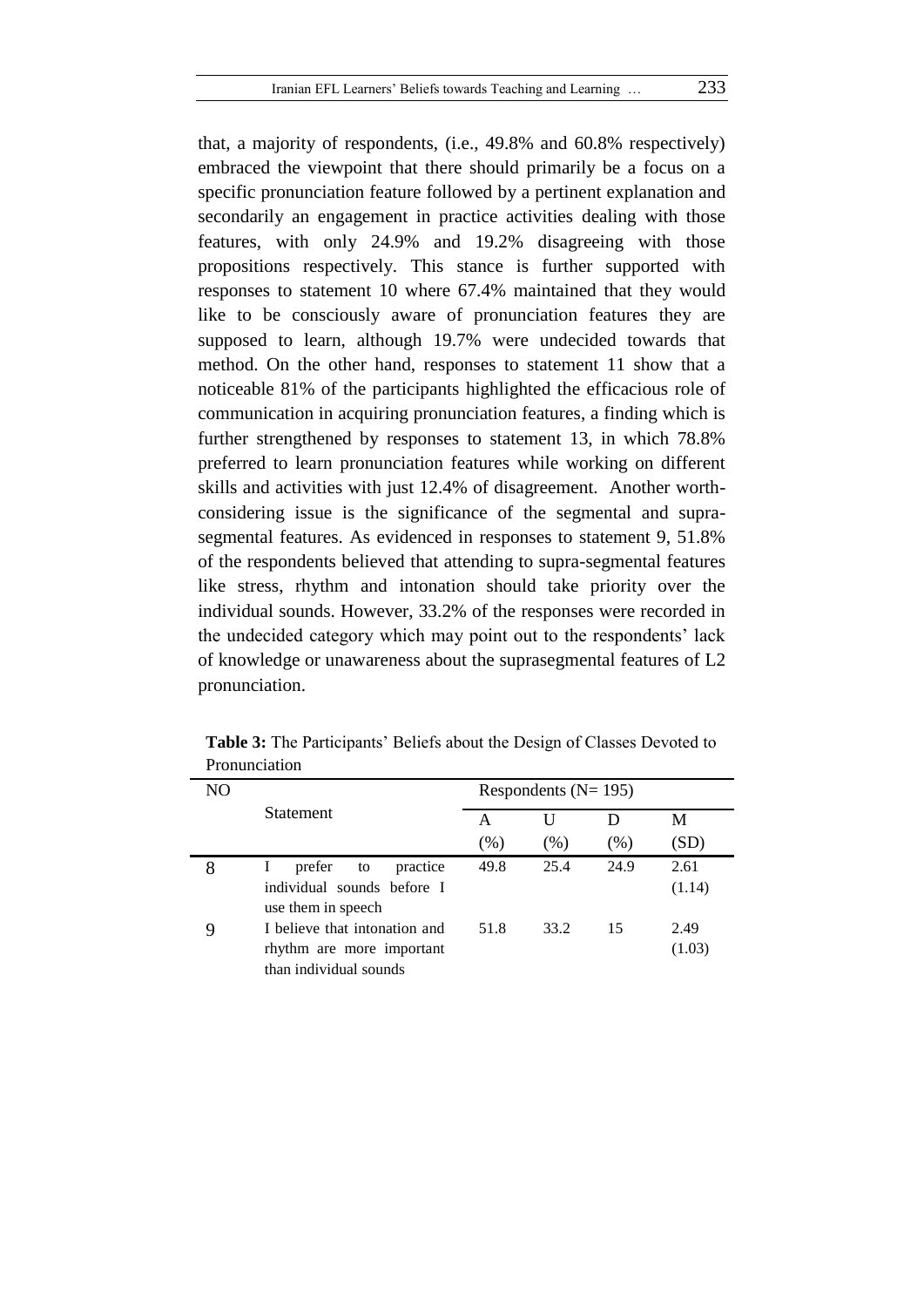|  |  |  |  | 234 Journal of English Language Teaching and Learning. No. 23/ Spring and Summer 2019 |  |  |  |  |  |
|--|--|--|--|---------------------------------------------------------------------------------------|--|--|--|--|--|
|--|--|--|--|---------------------------------------------------------------------------------------|--|--|--|--|--|

| 10 | I like to know exactly which<br>pronunciation feature I am<br>learning                      | 67.4 | 19.7 | 12.9 | 2.26<br>(1.02) |
|----|---------------------------------------------------------------------------------------------|------|------|------|----------------|
| 11 | I like learning pronunciation<br>English<br>using<br>by<br>in<br>communication              | 81   | 6.7  | 11.4 | 1.93<br>(1.10) |
| 12 | I like learning pronunciation<br>by seeing the explanation,<br>and then practicing          | 60.6 | 20.2 | 19.2 | 2.40<br>(1.08) |
| 13 | I<br>prefer<br>learn<br>to<br>pronunciation as I work on<br>different skills and activities | 78.8 | 8.8  | 12.4 | 2.03<br>(1.05) |

*A* agree, *U* undecided, *D* disagree, *M* mean, *SD* standard deviation

Table 4 illustrates statements regarding the introduction of the new pronunciation features through two distinct approaches of deduction (i.e., rule provision) or induction (i.e., rule discovery) and the ways through which the introduction of these features should proceed. Results to statement 17 suggest that, as many as 66.8% tended to rely on teacher initiation and explanation of the target pronunciation features but 17.1% did not have that preference. The results should not, however, be interpreted as indicating that induction as an instructional technique is not a viable option, since 60.7% (statement 16) endorsed the idea of being provided with spoken texts with new pronunciation features rather than rules. 50.8% (statement 15) also claimed it was beneficial to discover pronunciation rules with other students, and 42% (statement 14) had the predilection to discover the pronunciation rules on their own with 18.2%, 21.2%, and 30% holding opposite views respectively. Comparing the results to statements 17, 15, and 14 manifested that teacher-reliance took priority over peerreliance, and self-reliance in learning the new pronunciation features. As regards to ways of introducing the pronunciation features, more than half of the students (i.e., 64.7%) favored demonstrations and visual aids as indicated in statement 20, with only 9.9% of disagreement. The learners were divided in their views towards the role of mother tongue in teaching pronunciation (statement 18), 44.6% of the students viewed it as facilitative while 36.8% disagreed and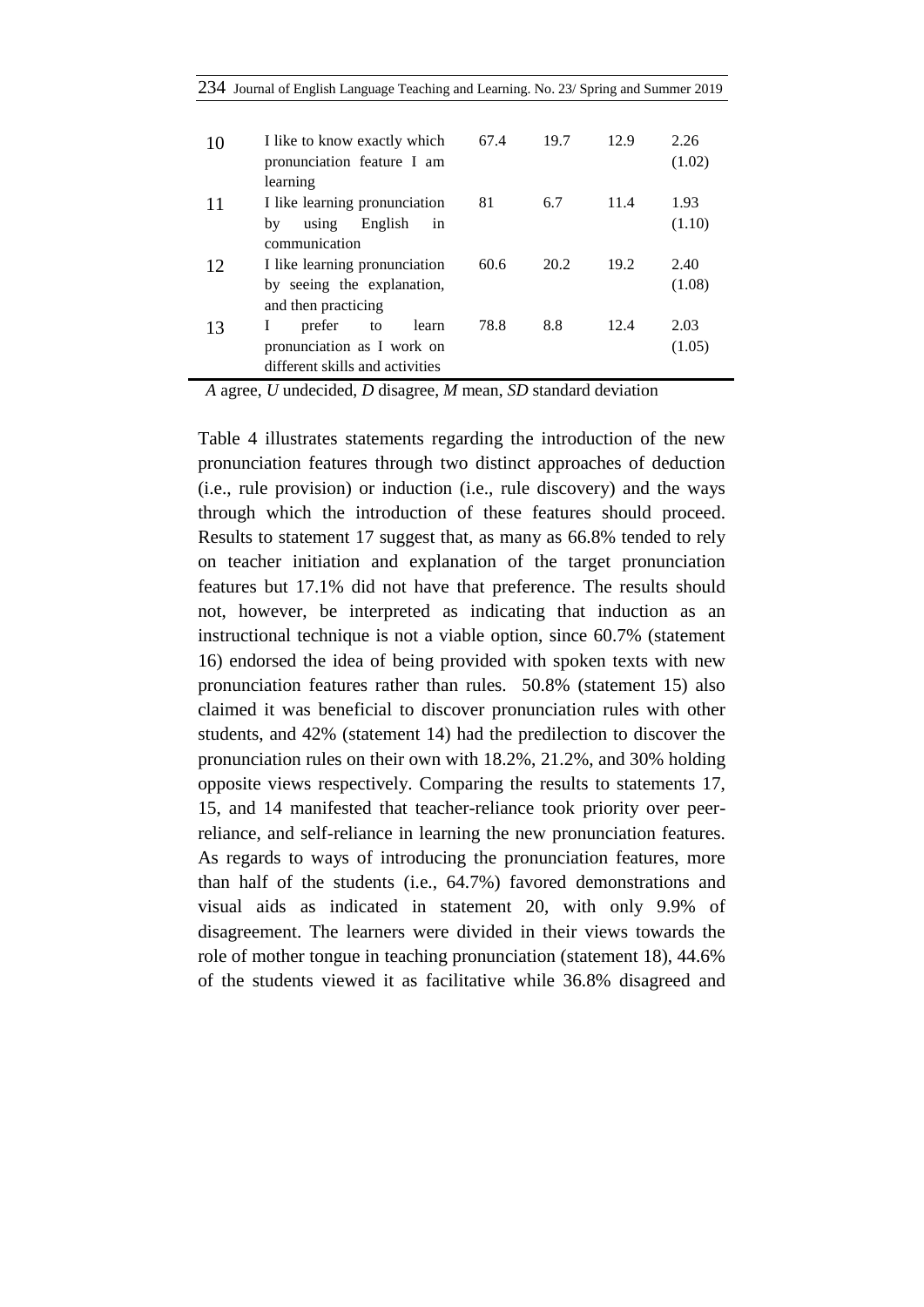18.7% remained undecided. As for the role of metalanguage or the use of terminology in teaching pronunciation features (statement 19), although almost 43% were in favor of its use, a remarkable 36.8% of the respondents did not take a stance and 20.2% remained skeptical in this regard.

| NO |                                                                                                       |             | Respondents (N= 195) |             |                      |  |  |
|----|-------------------------------------------------------------------------------------------------------|-------------|----------------------|-------------|----------------------|--|--|
|    | <b>Statement</b>                                                                                      | A<br>$(\%)$ | U<br>$(\%)$          | D<br>$(\%)$ | $\mathbf{M}$<br>(SD) |  |  |
| 14 | $\mathbf{I}$<br>like<br>discover<br>to<br>pronunciation<br>rules by myself                            | 42          | 28                   | 30          | 2.80<br>(1.13)       |  |  |
| 15 | It is best to<br>discover<br>pronunciation<br>rules<br>together<br>with<br>other<br>students          | 50.8        | 27.5                 | 21.2        | 2.62<br>(1.10)       |  |  |
| 16 | I prefer to be given spoken<br>with<br>texts<br>new<br>pronunciation<br>features<br>rather than rules | 60.7        | 21.2                 | 18.2        | 2.37<br>(1.14)       |  |  |
| 17 | It is best when the teacher<br>pronunciation<br>explains<br>features                                  | 66.8        | 16.1                 | 17.1        | 2.28<br>(1.04)       |  |  |
| 18 | I find it helpful when the<br>teacher uses my mother<br>tongue<br>explain<br>to<br>pronunciation      | 44.6        | 18.7                 | 36.8        | 2.93<br>(1.34)       |  |  |
| 19 | I believe that the use of<br>terminology is important<br>in teaching pronunciation                    | 43          | 36.8                 | 20.2        | 2.73<br>(1.06)       |  |  |
| 20 | It helps me when teachers<br>use<br>demonstration in teaching<br>pronunciation (e.g., charts)         | 64.7        | 25.4                 | 9.9         | 2.26<br>(0.95)       |  |  |

**Table 4:** The Participants' Beliefs about the Introduction of the Pronunciation Features

*A* agree, *U* undecided, *D* disagree, *M* mean, *SD* standard deviation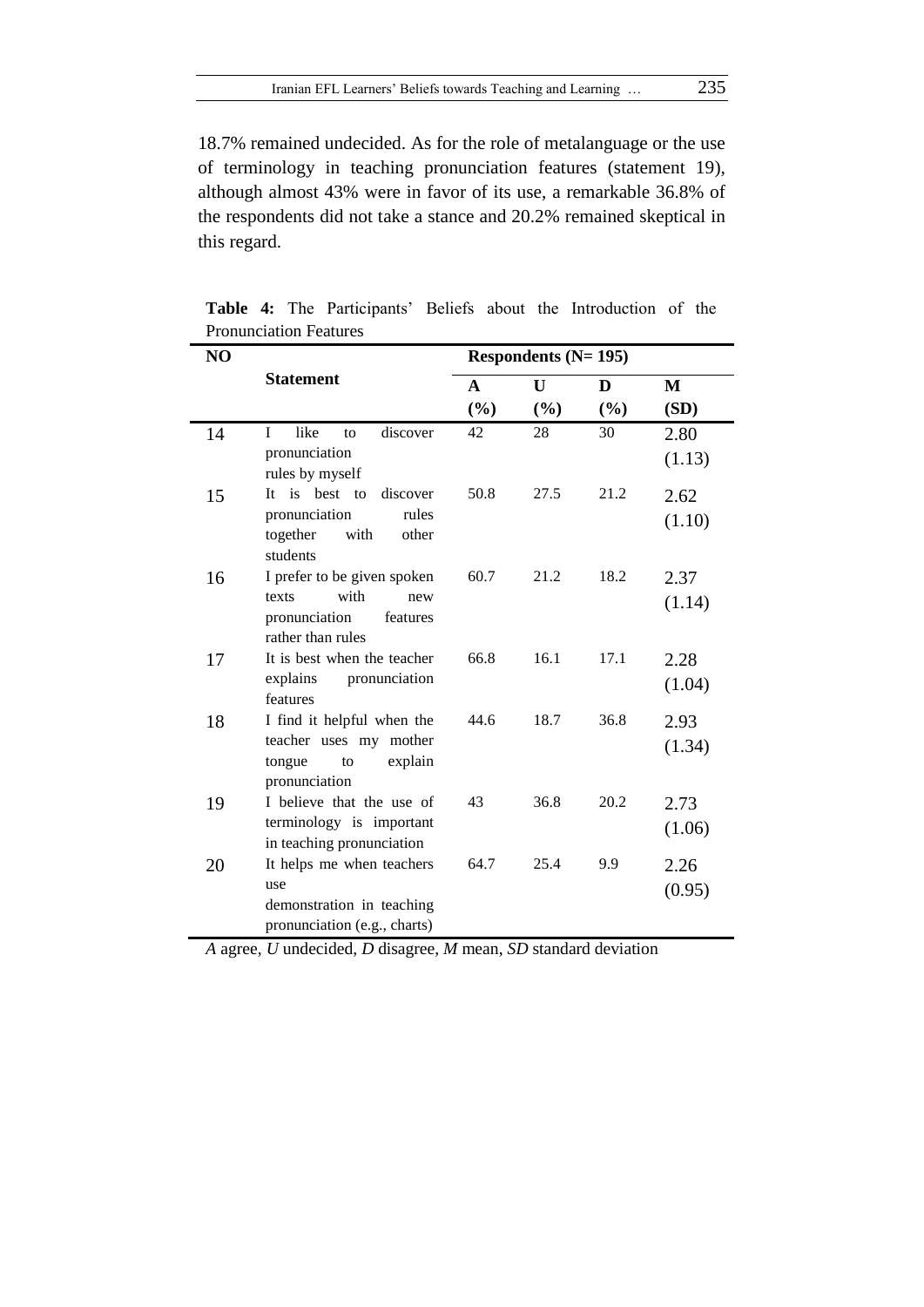Table 5 encompasses statements which seek students' preferences for practicing pronunciation features considering key differences between controlled practice through controlled activities and free practice through communicative tasks in learning pronunciation. It also contains statements that make a distinction between productionoriented versus reception-based techniques in the acquisition of pronunciation features. As responses to statement 22 suggests, 78.8% of the respondents were cognizant of the beneficial role of freer practice and preferred to use pronunciation features in communication, with only 10.9% of disagreement. Meanwhile, answers to statement 23 reveal that about half of the respondents (50.2%) leaned towards controlled practice and preferred traditional activities such as minimal pairs. However, it is noteworthy that 32.6% were undecided, which may imply their hesitance over the impact of this type of practice. Regarding whether comprehension should proceed production, 51.3% of the subjects agreed on the importance of knowing how a sound is made before its production with 21.3% of disagreement on this issue (statement 21). A noticeable number of respondents, 84%, held the belief that listening to authentic communication is instrumental in learning pronunciation features, with a marginal 7.8% of disagreement.

| NO |                            | Respondents $(N=195)$ |      |      |        |  |
|----|----------------------------|-----------------------|------|------|--------|--|
| 21 | <b>Statement</b>           | A                     | U    | D    | M      |  |
|    |                            | (%)                   | (%)  | (%)  | (SD)   |  |
|    | prefer<br>I<br>first<br>to | 51.3                  | 27.5 | 21.3 | 2.58   |  |
|    | understand<br>how<br>a     |                       |      |      | (1.10) |  |
|    | sound is made before I     |                       |      |      |        |  |
|    | have to produce it         |                       |      |      |        |  |
| 22 | I believe it is important  | 78.8                  | 10.4 | 10.9 | 2.06   |  |
|    | to<br>use                  |                       |      |      | (1.03) |  |
|    | pronunciation features in  |                       |      |      |        |  |
|    | communication              |                       |      |      |        |  |
| 23 | Doing typical exercises    | 50.2                  | 32.6 | 17.1 | 2.58   |  |

**Table 5:** The Participants' Beliefs about Practicing the Pronunciation Features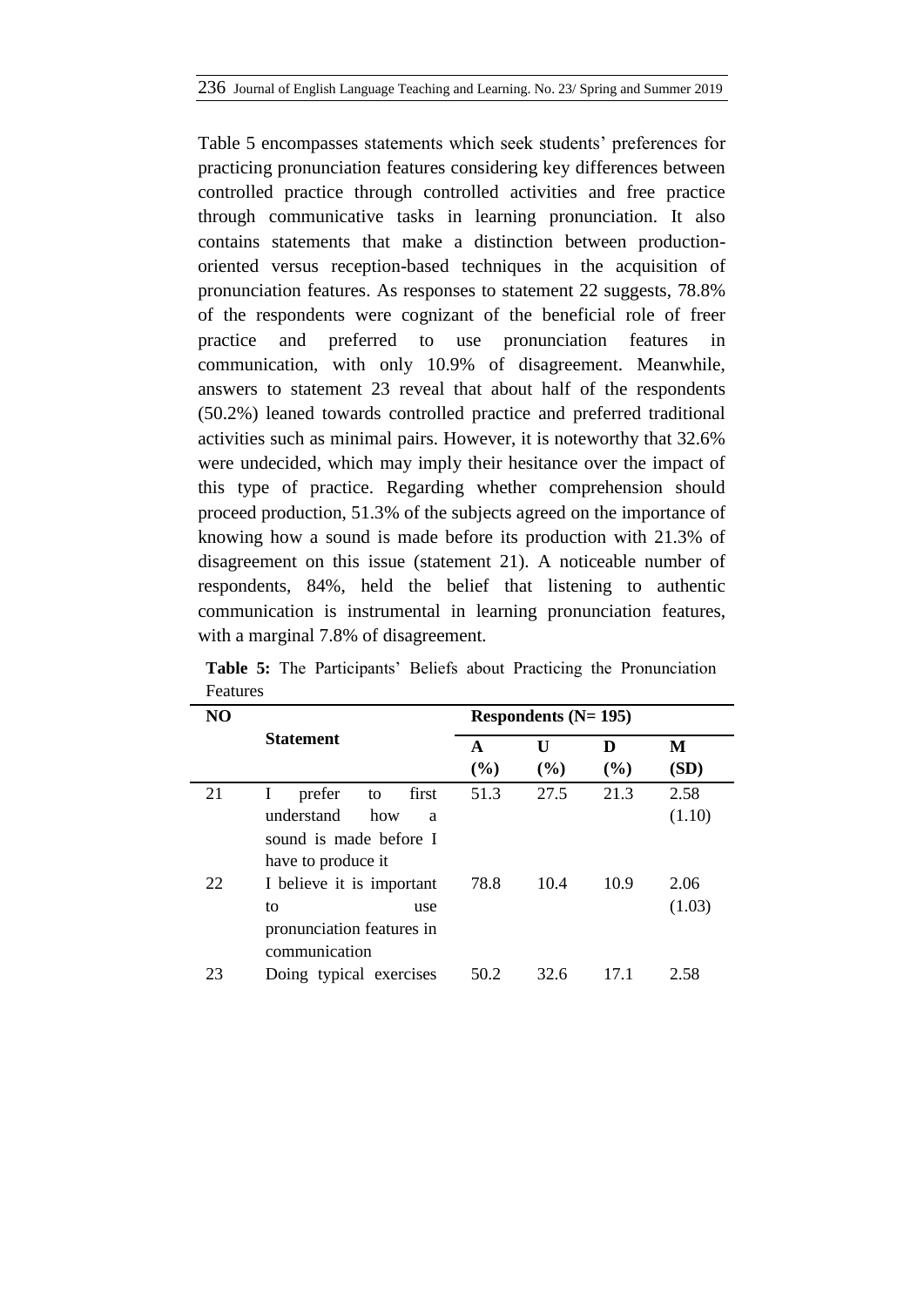| Iranian EFL Learners' Beliefs towards Teaching and Learning | 237 |
|-------------------------------------------------------------|-----|
|-------------------------------------------------------------|-----|

|    | (e.g., minimal pairs) is                                                                                 | (0.97)         |
|----|----------------------------------------------------------------------------------------------------------|----------------|
|    | best<br>the                                                                                              |                |
|    | learn<br>to<br>way<br>pronunciation                                                                      |                |
| 24 | I like to listen to<br>8.3<br>84<br>7.8<br>authentic<br>communication in order<br>to learn pronunciation | 1.76<br>(1.00) |

*A* agree, *U* undecided, *D* disagree, *M* mean, *SD* standard deviation

Table 6 depicts the participants' beliefs concerning the provision of corrective feedback on pronunciation errors. As response to statement 27 shows, a noticeable number of respondents, close to 65% dispreferred peer-correction and questioned the pedagogic viability of this option. This stance is somewhat consolidated if we look at the answers to statements 28 and 29 where 72% and 68.9% respectively found teacher as an effective agent in correcting their mistakes in different stages of L2 learning. Interestingly, only 15.7% and 15% held the opposite views. Considering the timing of correction, statement 25, shows that about half of the participants, 50.8%, valued accuracy in speech and expected the teacher to apply immediate correction whenever a mistake occurred. Nonetheless, 31.6% disagreed, possibly not wishing to be interrupted during communication, which is supported by the statement 30 where 48.2% were in favor of correcting global errors that created a breakdown in communication. On the other hand, delayed correction was favored by 54.9% of the participants and disfavored by 26.9% (statement 26). However, it should be noted that more respondents were against immediate correction (31.6%) than delayed correction (26.9%), which may imply that the former is a bit more advantageous in this context.

| NO               | Respondents $(N=195)$    |                  |     |      |  |  |  |
|------------------|--------------------------|------------------|-----|------|--|--|--|
| <b>Statement</b> |                          | $\mathbf{U}$ (%) |     | М    |  |  |  |
|                  | $\mathcal{O}_\mathbf{0}$ |                  | (%) | (SD) |  |  |  |

|                             | Table 6: The Participants' Beliefs about the Corrective Feedback on the |  |  |  |  |
|-----------------------------|-------------------------------------------------------------------------|--|--|--|--|
| <b>Pronunciation Errors</b> |                                                                         |  |  |  |  |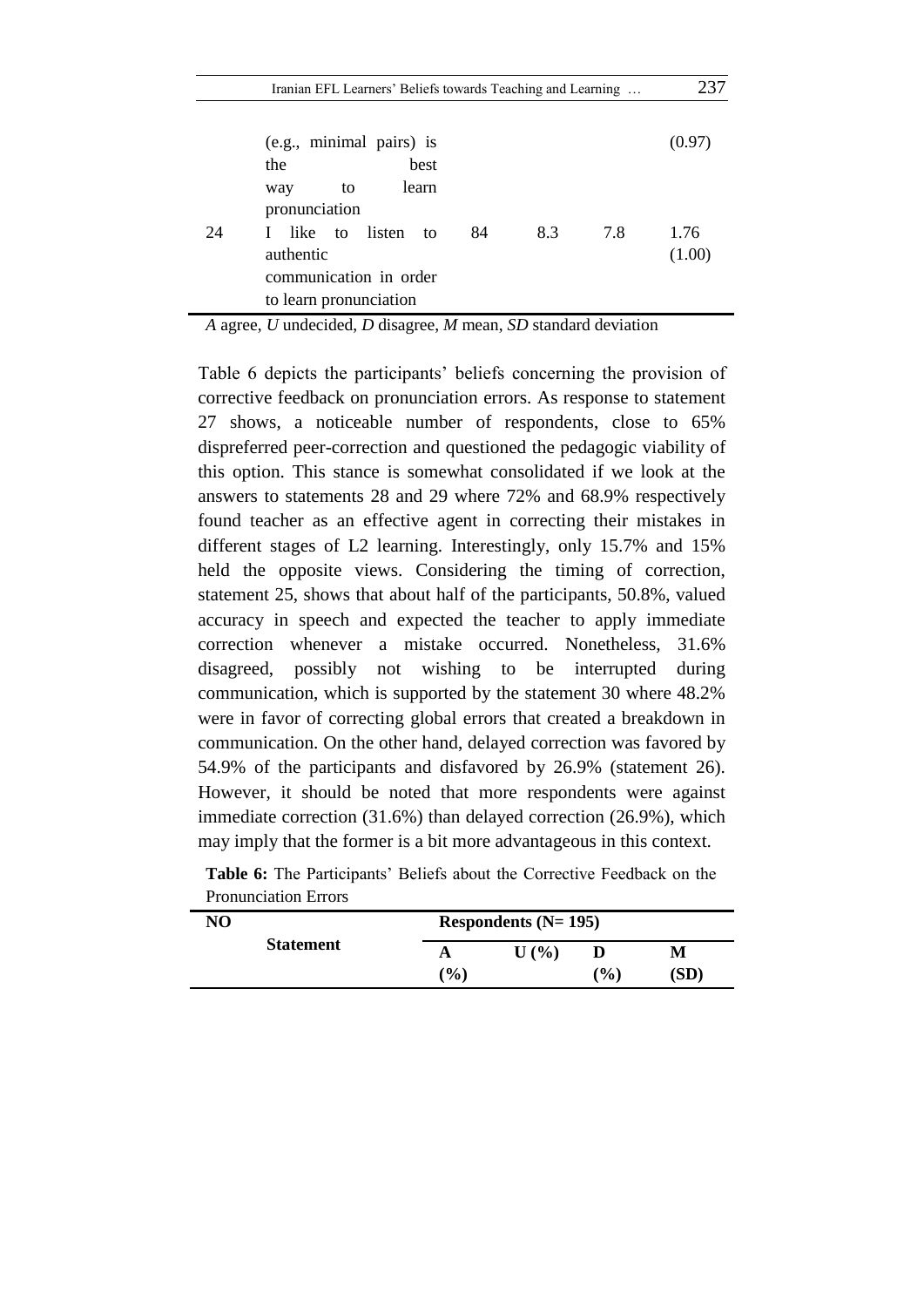|  |  |  |  | 238 Journal of English Language Teaching and Learning. No. 23/ Spring and Summer 2019 |  |  |  |  |  |
|--|--|--|--|---------------------------------------------------------------------------------------|--|--|--|--|--|
|--|--|--|--|---------------------------------------------------------------------------------------|--|--|--|--|--|

| 25 | I like the teacher to          | 50.8 | 17.6 | 31.6 | 2.71   |
|----|--------------------------------|------|------|------|--------|
|    | correct<br>my                  |      |      |      | (1.28) |
|    | pronunciation                  |      |      |      |        |
|    | mistakes<br><b>as</b><br>soon  |      |      |      |        |
|    | as I make them                 |      |      |      |        |
| 26 | I like the teacher to          | 54.9 | 18.1 | 26.9 | 2.56   |
|    | correct<br>my                  |      |      |      | (1.33) |
|    | pronunciation                  |      |      |      |        |
|    | mistakes after<br>an           |      |      |      |        |
|    | activity is completed          |      |      |      |        |
| 27 | prefer<br>$\Gamma$<br>be<br>Ι  | 10.9 | 24.4 | 64.7 | 3.84   |
|    | corrected by other             |      |      |      | (1.06) |
|    | students rather than           |      |      |      |        |
|    | the teacher                    |      |      |      |        |
| 28 | $\blacksquare$<br>When<br>make | 72   | 10.4 | 15.7 | 2.14   |
|    | pronunciation<br>errors        |      |      |      | (1.19) |
|    | in speaking, I like my         |      |      |      |        |
|    | teacher<br>to<br>correct       |      |      |      |        |
|    | them                           |      |      |      |        |
| 29 | <b>Teachers</b><br>should      | 68.9 | 16.1 | 15   | 2.17   |
|    | correct students when          |      |      |      | (1.15) |
|    | they<br>make                   |      |      |      |        |
|    | pronunciation<br>errors        |      |      |      |        |
|    | in class                       |      |      |      |        |
| 30 | I believe that teacher         | 48.2 | 20.7 | 31.1 | 2.76   |
|    | should only correct            |      |      |      | (1.31) |
|    | errors which interrupt         |      |      |      |        |
|    | communication                  |      |      |      |        |

*A* agree, *U* undecided, *D* disagree, *M* mean, *SD* standard deviation

### **The Interview Analysis**

Before attending to the analysis of the participants' views, it should be mentioned that the interviewees were mainly university students, aging from 19 to 26, 13 males and 7 females, at different language proficiency levels (1 beginner, 4 pre-intermediate, 5 intermediate, 6 upper-intermediates and 4 advanced).

To analyze the data obtained through the interview, the researchers employed the Thematic Analysis Method developed by Braun and Clarke (2006). The first step began by familiarizing with the data, transcribing each interview, and recording all the details. Then, to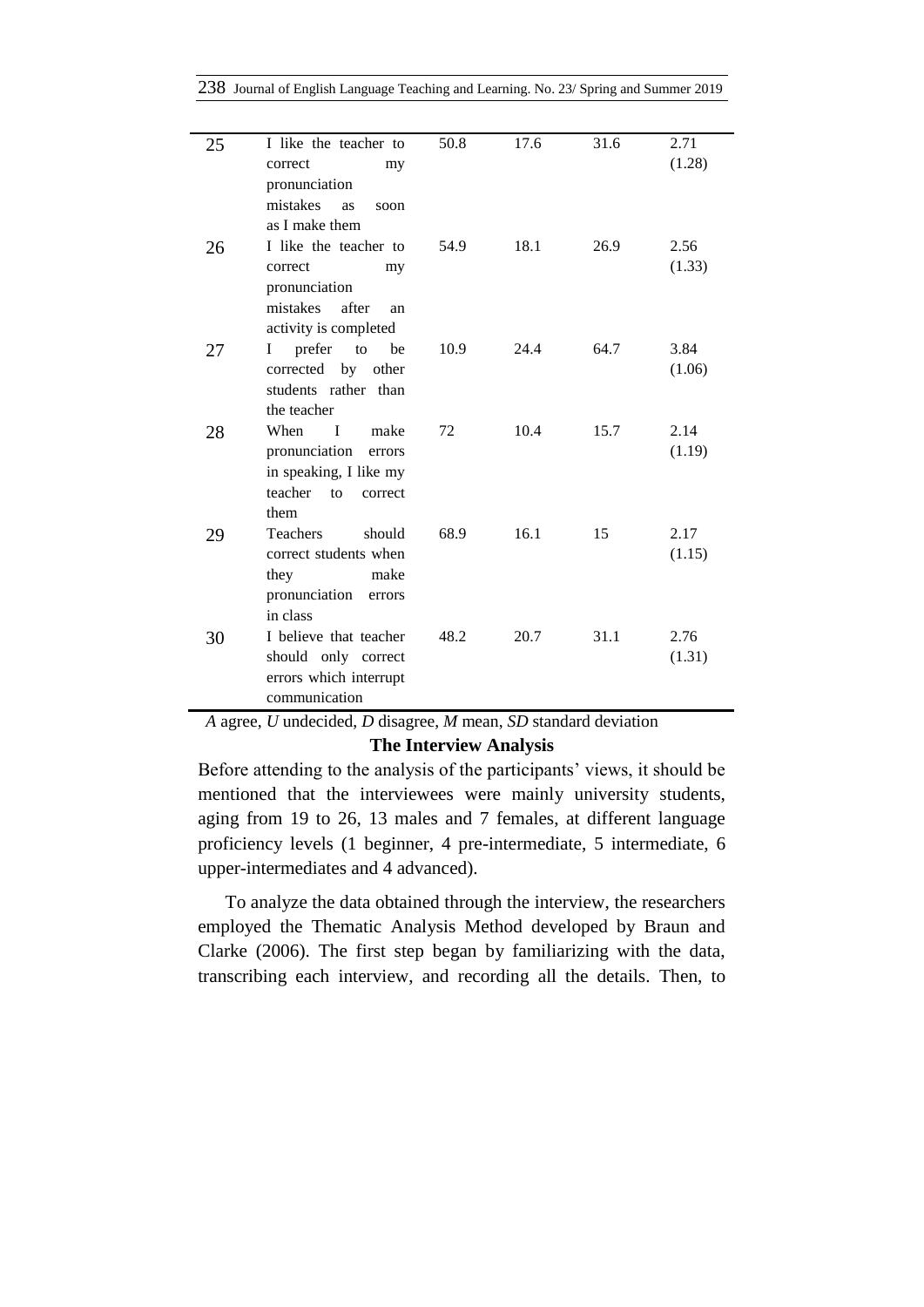generate the initial codes, the data was examined again. This process involved searching the key words, phrases, sentences and paragraphs that could provide a better overview of the participants' general views about teaching and learning English pronunciation. For instance, one of the interviewees stated:

*In a real communication with someone who doesn't speak your mother language, it is not enough to know the words. You need to have good pronunciation just to be understood. Not to mention the prestige a good pronunciation adds to your character.*

This part was coded as "comprehensibility" and "prestige". Another example is the statement by another participant who believed "knowing the correct pronunciation of words helps you to talk more correctly and more comfortably, and makes it easier to communicate". The codes assigned to this sentence were "accuracy in speaking", "fluency in speaking" and "better communication". Afterwards, the initial codes, based on their similarities and overlaps were classified and examined to reach the overarching themes. For instance, in the previous example, the three initial codes were merged into one general theme, "communication enhancement". We cannot include all the statements from the interviewees here due to space constraint and suffice to one or two statements to exemplify or back up the identified themes.

First of all, all of the participants, without exception, declared that learning English pronunciation is of paramount importance and it should definitely receive more attention and care. The major reasons they provided were mainly the "prestige" it adds to your speech, the improvement it provides in communicating in the target language, the "confidence" it gives the learners to speak more, the "motivation" it induces on the part of the learners to enhance their language proficiency in English, and the role it can play to improve other skills such as listening and speaking. One of the intermediate interviewees mentioned: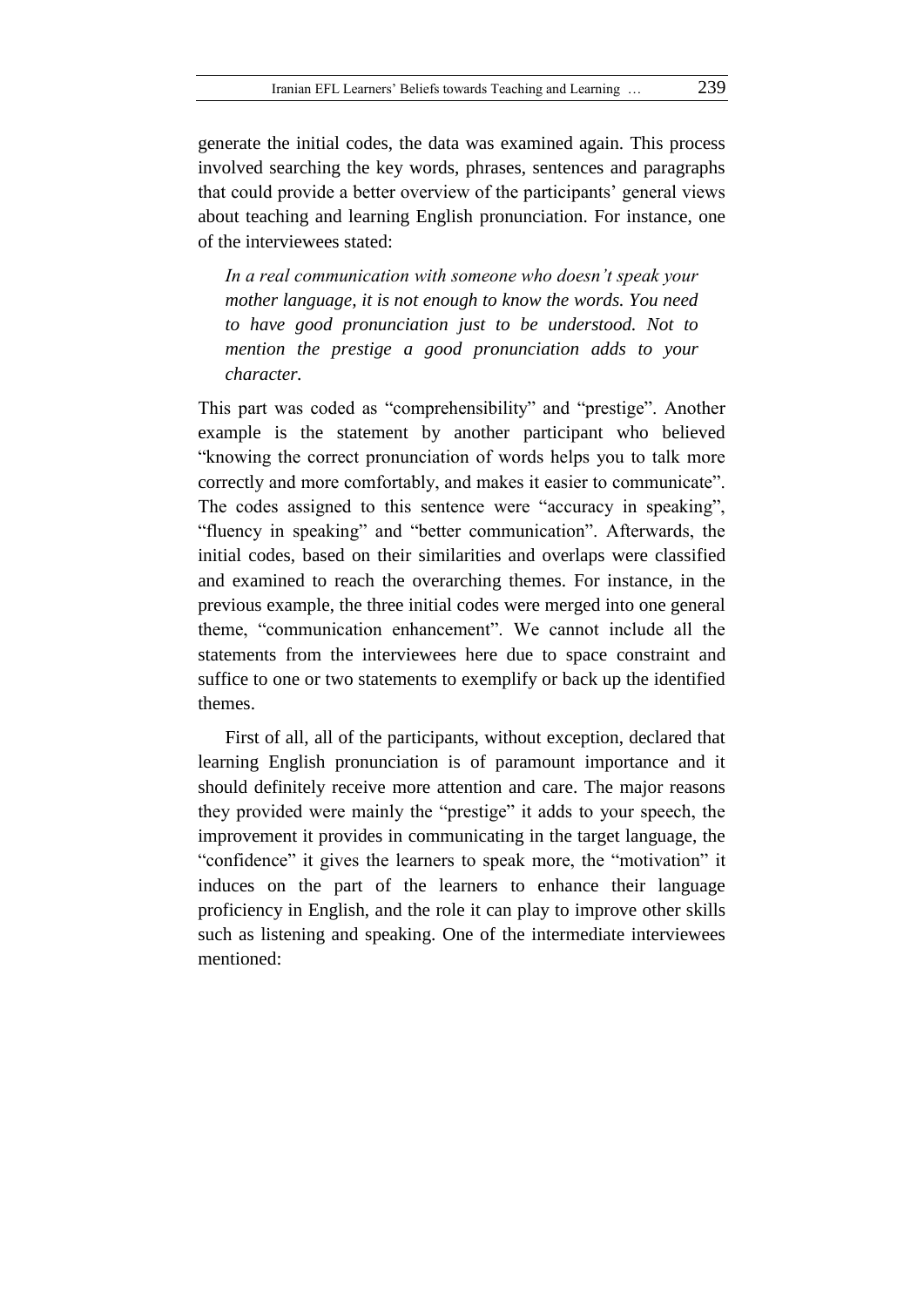*Bad pronunciation leads to 50% loss of the quality of your communication, since your L2 proficiency is judged directly through your pronunciation. In my opinion, good pronunciation can even compensate for poor use of grammar, because the role of pronunciation is more vital and significant in making your speech more interesting, more comprehensible, and more beautiful.*

Regarding the importance of segmental versus suprasegmental features, the results interestingly varied. The beginner participant was of the opinion that suprasegmental features are more important than segmental ones, a belief that was echoed by another learner at the preintermediate level. However, the majority of the learners, especially those at upper-intermediate and advanced levels, did not prioritize segmental over suprasegmental features and stated that both are equally significant, though almost all of them maintained that context is a determining factor. One upper-intermediate contradicted her peers, however, saying "I would go with the individual sounds, because rhythm and intonations vary from place to place among native speakers drastically. What makes your speech comprehensible (or incomprehensible) is the individual sounds".

Many interviewees, especially advanced learners, considered watching movies, listening to songs and/or to native or very competent L2 speakers in communication the best ways of learning and improving English pronunciation. For instance, one advanced learner said that "I noticed that many of the essential features of native speaker's way of pronunciation are reflected in the songs I listen to; they [those features] do not exist in my textbooks audios." One advanced female learner also claimed that a new pronunciation feature sticks with her when she notices or uses that in real communication.

With regard to discovering the pronunciation rules in context or studying them in isolation, the participants at lower levels, in general, preferred studying pronunciation "rules in isolation" or at least checking them in reliable sources, and being provided with a complete list of all the pronunciation features, while those at higher levels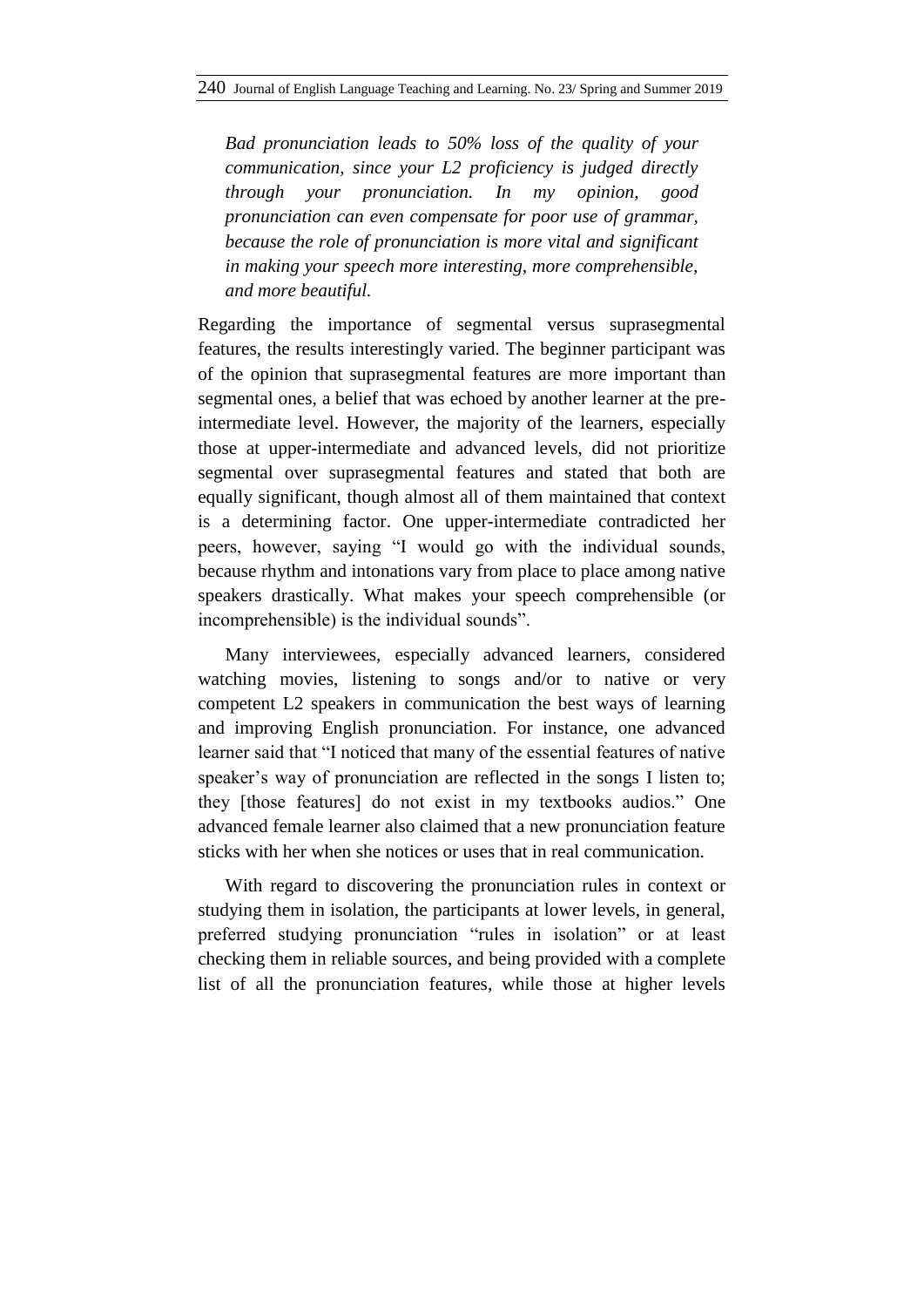mostly preferred discovering those "rules in context", and receiving instruction only on those features that are problematic to them.

Finally, regarding corrective feedback targeting pronunciation errors, the participants at lower levels mainly preferred "teacher correction", "correction of all errors", including both global and local ones, and "immediate feedback" on errors (without interrupting the learner's speech). However, interviewees at higher levels typically preferred "self-correction" in the first place, and some "peer correction" as the second option. They favored correction of "global errors" as the main priority as well, and also immediate corrective feedback in a way that does not interrupt the learner's flow of speech. One of the upper-intermediate participants remarked: "the global ones [are more important], the smaller ones can be accepted as different accents".

#### **DISCUSSION**

Results obtained through the questionnaire in this study can be open to multi-dimensional interpretations and may lie in contradiction to some mainstream beliefs and expectations. Regarding the learners' beliefs about the overall importance of pronunciation, unlike some previous proclamations which consider pronunciation being the "Cinderella" of TESOL and a luxury "add-on" (e.g. Seidlhofer, 2000), today's EFL learners are cognizant of the significance of pronunciation in helping them fulfil their manifold communicative purposes and have welcoming attitudes towards learning this target language subsystem. They believe that mastery of pronunciation can put them in the category of good language learners who can develop their language skills more effectively and achieve their communicative goals more efficiently. However, in this study, some learners did not agree with the proposition that mastery of pronunciation is one of the characteristics of "a good language learner". This opposite view might emanate from teachers' over-attendance to other language sub/skills like grammar, vocabulary, reading, etc. which may have inculcated in the learners that pronunciation skill is not as important as the other sub/skills. The learners, therefore, have failed to place pronunciation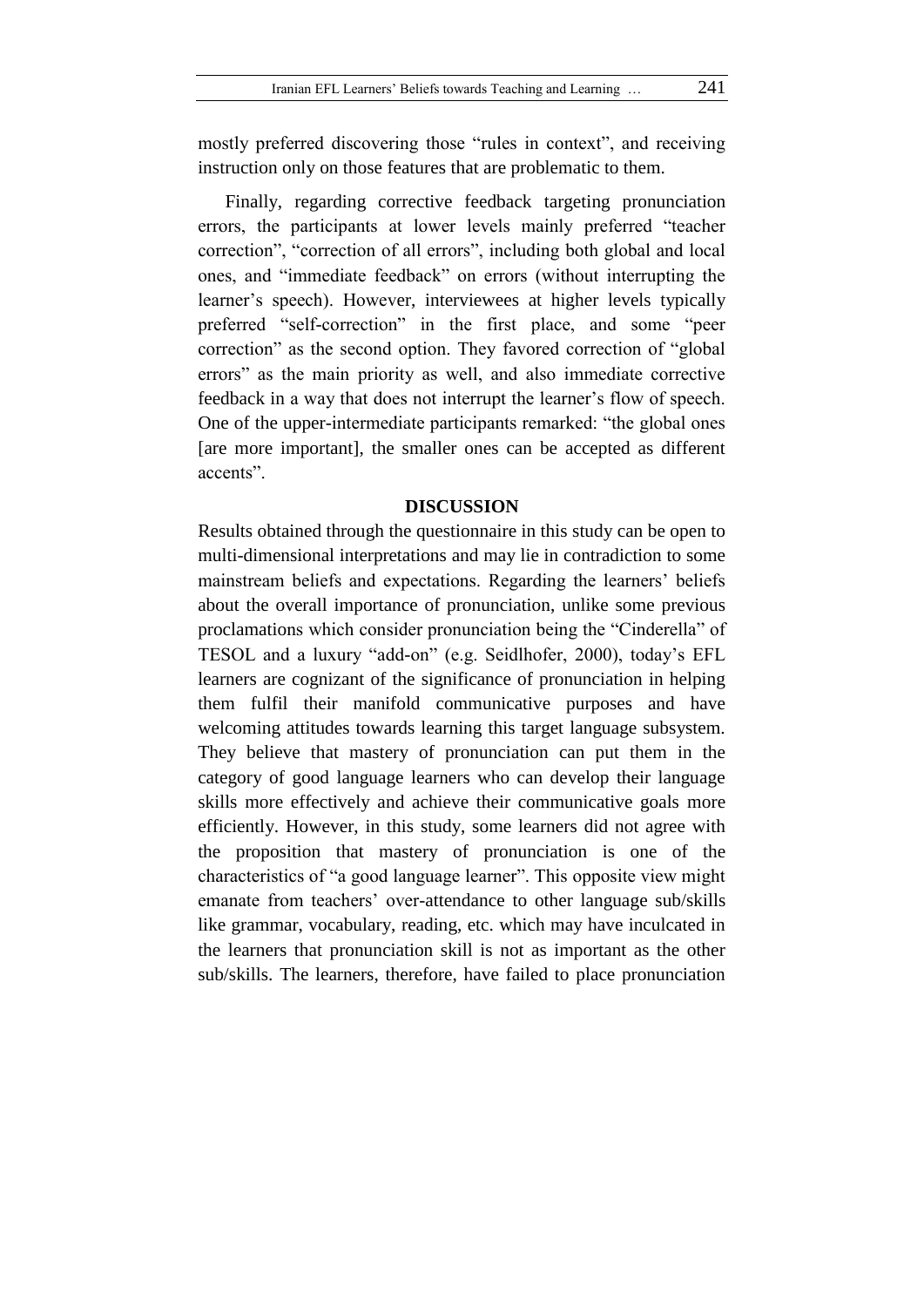in their checklist as one of the determining factors in successful L2 learning, a finding which is in line with Underhill's (2012) assertion that "students are not really afraid of pronunciation until they meet their teachers". Teachers' negligence of pronunciation can be due to their lack of competence in teaching pronunciation or lack of class time devoted to pronunciation instruction (Gilbert, 2008). Furthermore, as Trofimovich and Isaacs (2017) assert, difficulty in measuring the improvement in the course of time is another impeding factor in assessing pronunciation in general.

About the syllabus type, results manifested that learners have preference towards structural syllabus rather than the task-based syllabus; this finding is also in agreement with that of Pawlak et al. (2015) who argue that the dispreference for the task-based syllabus is likely to be pertinent to the way pronunciation is presented in most EFL course-books in which pronunciation features are pre-selected, ordered learners' conscious awareness of those features. This interpretation can also account for the claim that a striking number of learners in this study had a tendency to be first presented with a structural model of pronunciation instruction which includes most aspects of L2 pronunciation and then with a task-based model through which they could only focus on pronunciation features that could pose communicational barriers. The findings, however, are in a total contradiction to those of Alghazo (2015).

Concerning the learners' beliefs about the design of pronunciationbased lessons, the learners were in two minds about the value of isolating the pronunciation features; on the other hand, about half of the participants favored this intuitive style of learning in which they would receive teachers' explanation prior to production and practice. On the other hand, the learners showed a rather robust desire for integrating pronunciation features in different skills and communicative activities; they also realized the importance of acquiring suprasegmental in addition to segmental features. The latter findings are promising in two respects: first, learners seem to becoming increasing aware that the ability to use newly acquired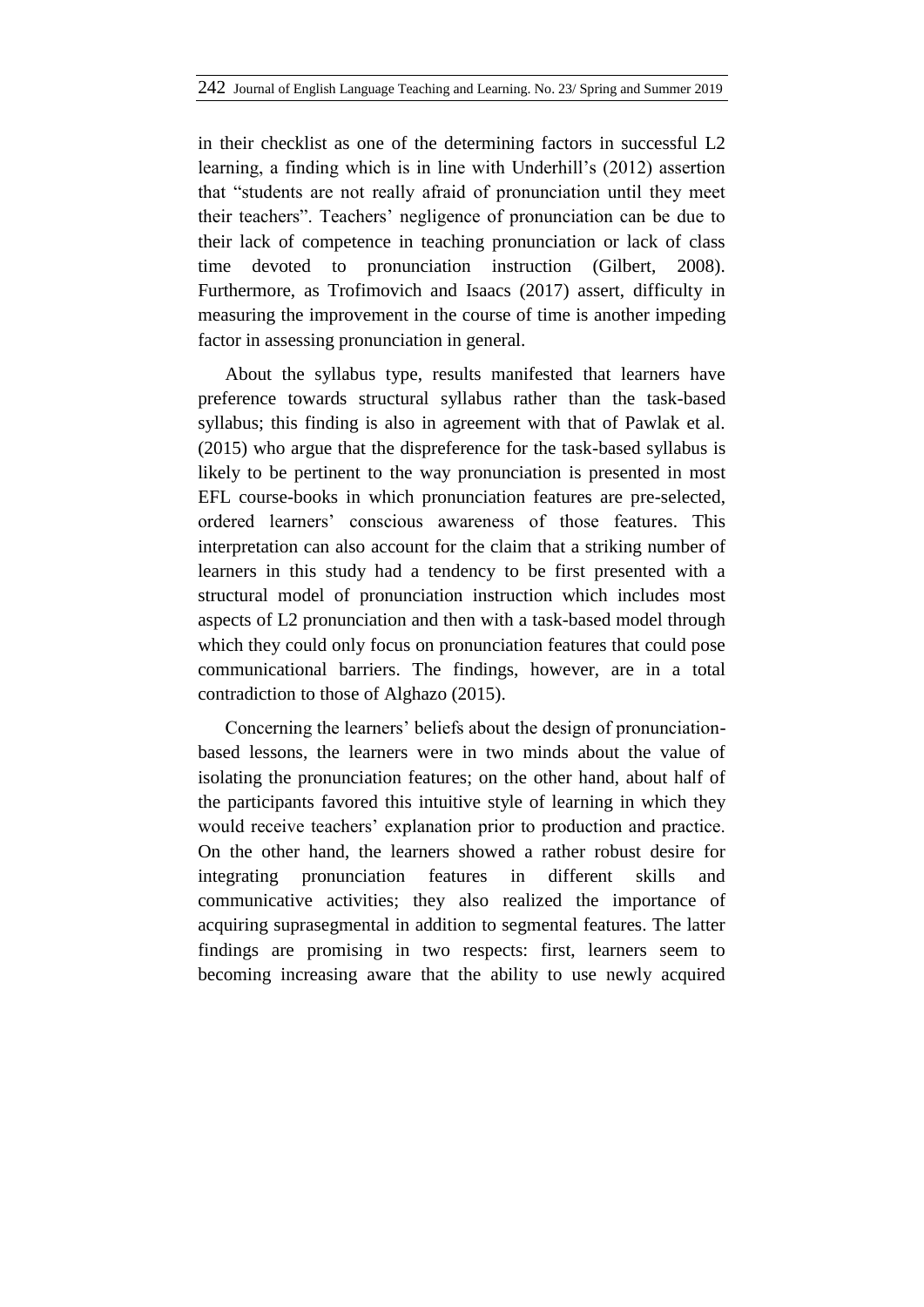pronunciation features in meaningful communicative activities is a more reliable test of their learning, especially given the importance of comprehensibility and intelligibility over nativeness or nativelikeness as a more attainable goal for L2 within the current English as an international language paradigm (Jenkins, 2000, 2005). Second, as pointed out by Gilakjani (2012) among other researchers, one of the problems in learning pronunciation is that teachers do not attend sufficiently to suprasegmentals such as stress, rhythm and intonation, but the results of this study indicate that learners do see these features as essential in learning in L2 pronunciation system. The results can imply that the learners favor perceptual training, which can encourage them to boost their perceptions and production of segmental and suprasegmentals (Lee & Lyster, 2017).

The learners' preferences for language of instruction was another controversial issue. While some learners looked at the use of the mother tongue in teaching pronunciation positively, an approximately equal number saw otherwise and disapproved of its use. This may suggest a moderate stance should be taken towards the use of L1 in L2 pronunciation instruction; in fact, code-switching may be a viable pedagogical option through which both L1 and L2 can be employed taking into account the situational needs of the target learners, their proficiency levels and nature of the tasks. It is worth-mentioning that code-switching has been proved to be of significant value to ESL/EFL classes (e.g. Ellis, 2004; Forman, 2010, 2012).

Preferences about the introduction of pronunciation features, oscillated between two disparate approaches of deduction and induction. This finding implies that there should be no necessity in consensus on deciding the most appropriate approach to the teaching of L2 pronunciation since according to Yates and Zielinski (2009, p.19) this effort is simply "foolish" and "there is no one recipe for success for any kind of teaching". Besides, individual differences and variations in learners' age, level of proficiency, goals of L2 learning, experience in learning this subsystem, etc. can further justify the obtained results. Nearly half of the respondents were in favor of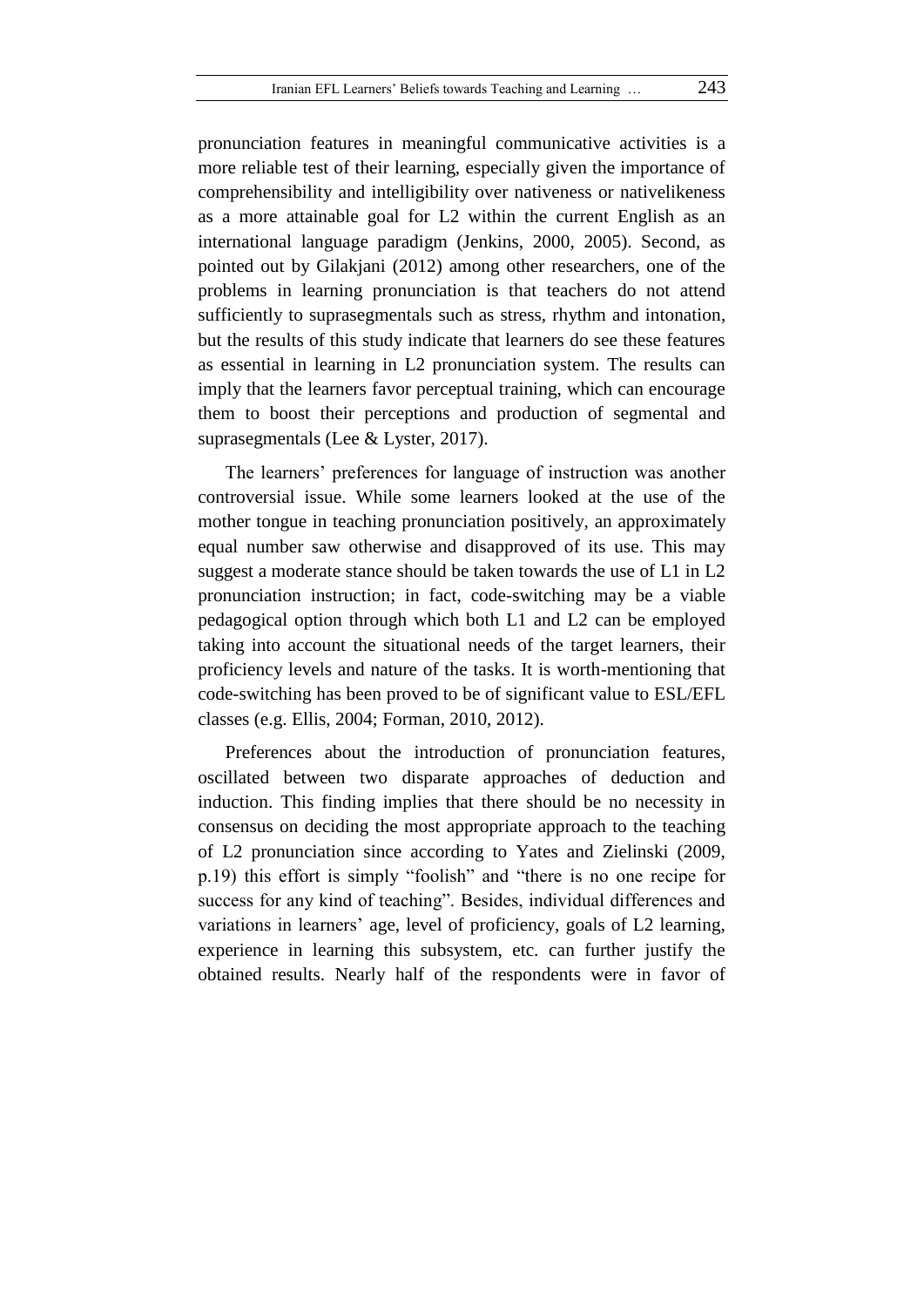explicit instruction by use of terminology and the effective role of metalanguage in raising their awareness (Chang, 2006) and according to Ellis (2006) and Macaro's (2003) assertion metalinguistic explanations provide descriptive or declarative knowledge of rules and according to Munro and Bohn (2007), the use of metalanguage in explicit instruction provides learners with the target phonetic details and encourage them to focus on the right cues. Additionally, these findings are in line with Darcy's (2018) assertion that explicit instruction of pronunciation elements leaves the room for explicit feedback which can ultimately lead to learners' raised awareness. However, some learners remained skeptical, perhaps due to the fact that the use of terminology depends on the teachers' level of expertise and since some EFL teachers lack expertise in this regard, learners may not be able to notice its effect.

In regard to provision of the corrective feedback, the results revealed that a high percentage of learners opted teacher correction over peer correction. This finding is not surprising as previous research has also shown that EFL/ESL learners are generally more apt to select teacher correction and consistently give it a higher ranking than other alternative forms as peer correction (Hyland & Hyland, 2006; Ur, 2012). Those research studies showed that language learners find teacher correction more time-saving, more effective and accurate than other types of correction. Considering the timing of correction (i.e., immediate versus delayed correction), the results indicated that the learners were less decisive in this regard and maintained a conservative stance. This can at some levels be related to the divergence of the proficiency levels of the learners in this study, as the respondents were dispersed on the scale of beginner to native or near native-levels of proficiency. Based on previous research findings (e.g., Shabani, 2016; Li, Zhu, & Ellis, 2016) the beginner to intermediate level learners favored accuracy-based approach (i.e., one that focuses on all features of pronunciation) and upper-intermediate to advanced level learners preferred fluency-based approach (i.e., one that focuses only on features that cause communication problems).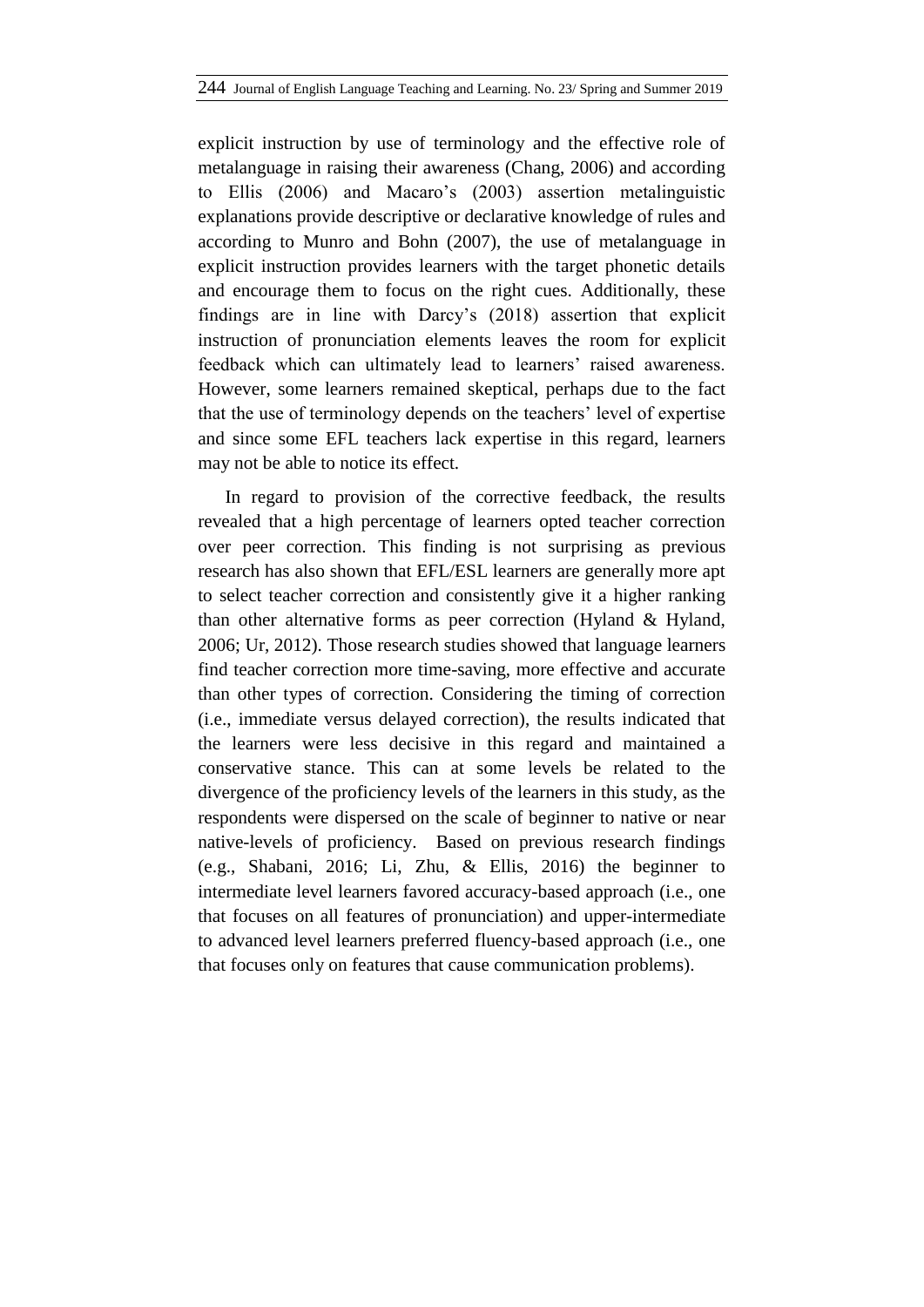#### **CONCLUSION**

In brief, this research study was an attempt to contribute to a constructive understanding of EFL learners' beliefs about various aspects of teaching and learning pronunciation and the ways in which these beliefs affect their phonological competence. Besides using a Likert-scale questionnaire, the researchers conducted an interview with some of the learners in order to strengthen the quantitative results and gain more in-depth insights. Findings from the interview analysis mainly confirmed the results obtained from the questionnaire. Learners regarded pronunciation an important skill in L2 as it would enable them to achieve their communicative goals more effectively. They also stated that good pronunciation increases their self-esteem and motivation. The L2 learners were divided in their opinions regarding learning pronunciation features in isolation or context-rich communicative activities. Finally, on the issue of corrective feedback, upper-intermediate and advanced learners preferred to be given the chance to self-correct, which may be due to higher confidence in their L2 ability. The results of this study has some implications for ELT practitioners and program designers. First and most importantly, in practical sense, if teachers gain some insights into L2 learners' beliefs, they can better appreciate and if necessary revise their approaches in attending to different aspects of pronunciation and integrate some methodological strategies and practices that are more tailor-made to learners' needs, preferences and proficiency levels. This may in turn trigger more sense of involvement and autonomy on the side of learners in classroom activities. Second, in broader sense, the authorities and administrators should value learners' voices and give them right to have a word in the process of decision making for designing and developing the curriculum; more learner satisfaction about various aspects of L2 pedagogy can bring about an educational atmosphere that is more conducive to productive attainment.

#### **References**

Alghazo, S. M. (2015). Advanced EFL learners' beliefs about pronunciation teaching. *International Education Studies, 8*(11), 63-76.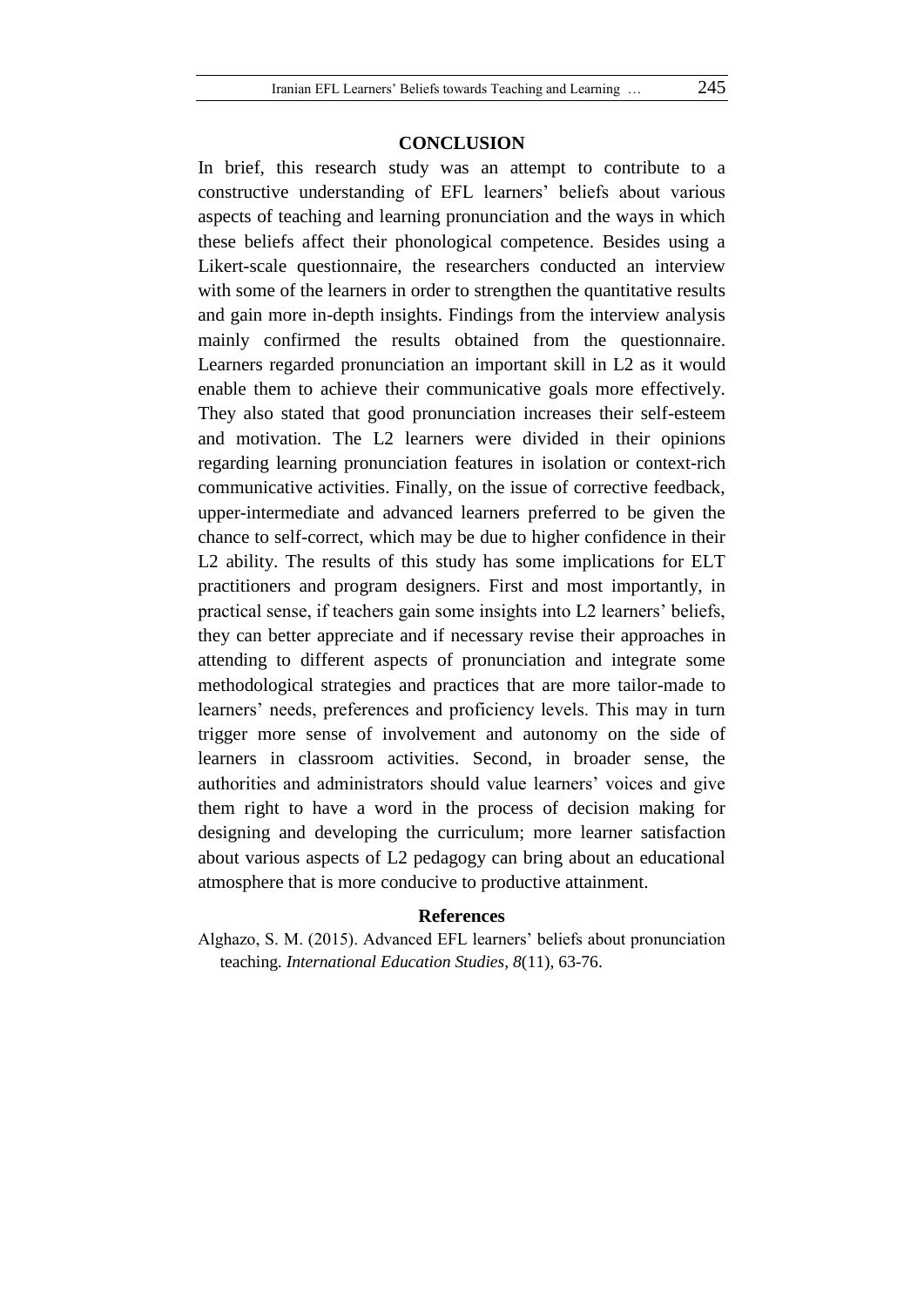- Baker, A., & Burri, M. (2016). Feedback on second language pronunciation: A case study of EAP teachers' beliefs and practices. *Australian Journal of Teacher Education, 41*(6), 1-19.
- Block, D. (2007). *Second language identities*. New York, NY: Continuum.
- Borges, L. (2014). *Pronunciation beliefs and other predictors of phonological performance: A study with Brazilian ESL learners* (Master's Thesis). Retrieved from [https://www.ucl.ac.uk/library/theses.](https://www.ucl.ac.uk/library/theses)
- Bradley-Bennett, K. (2007). *Teaching pronunciation: An independent study course for teachers of adult English as a second language learners*. Retrieved from: [http://www.cde.state.co.us/cdeadult/download/NCPDRC/TeachingPronu](http://www.cde.state.co.us/cdeadult/download/NCPDRC/TeachingPronunciation.pdf) [nciation.pdf.](http://www.cde.state.co.us/cdeadult/download/NCPDRC/TeachingPronunciation.pdf)
- Braun, V., & Clarke, V. (2006). Using thematic analysis in psychology, *Qualitative Research in Psychology*, *3*(2), 77-101.
- Calka, A. (2011). Pronunciation learning strategies identification and classification. In M. Pawlak, E. Waniek-Klimczak, & J. Majer (Eds.), *Speaking and instructed foreign language acquisition* (pp. 149-168). Clevedon: Multilingual Matters.
- Chang, M. (2006). *Pronunciation instruction, learner awareness and development* (Unpublished doctoral dissertation). Canada, Ontario: University of Toronto.
- Darcy, I. (2018). Powerful and effective pronunciation instruction: How can we achieve it? *The CATESOL Journal,30*(1), 13-46.
- Diah, K., & Zita, R. (2006). Pronunciation 1. Surakarta: Sebelas Maret University Press.
- Dlaska, A., & Krekeler, C. (2008). Self-assessment of pronunciation. *System, 36*(4), 506-516.
- Dörnyei, Z. (2005). Other learner characteristics. In Z. Dörnyei, *The psychology of the language learner: Individual differences in second language acquisition*, (pp. 197-217). London: Lawrence Erlbaum.
- Elliott, A., R. (1995). Field independence/dependence, hemispheric specialization, and attitude in relation to pronunciation accuracy in Spanish as a foreign language. *The Modern Language Journal, 79*(3),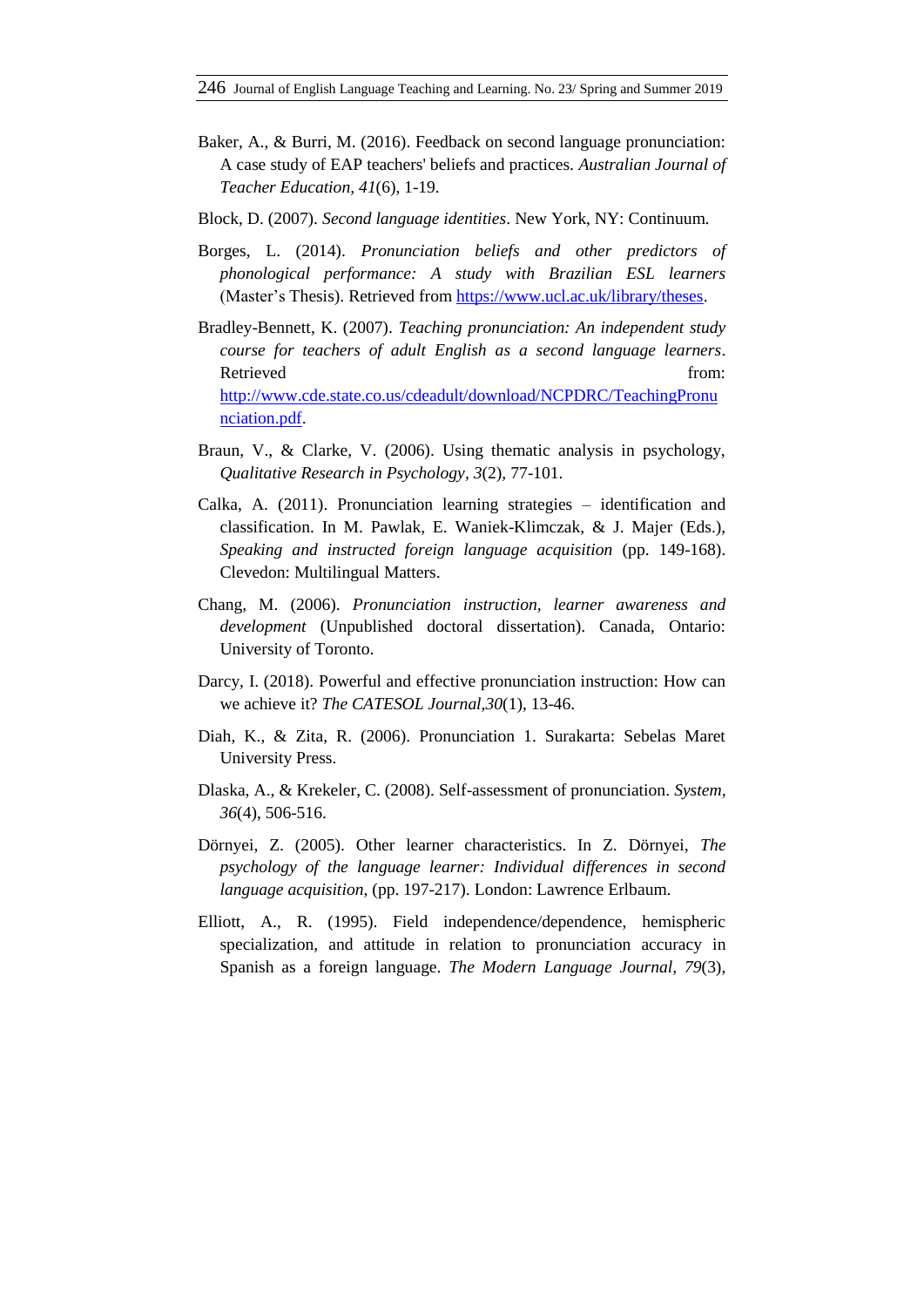356-371.

Ellis, R. (2004). *Task-based language learning and teaching*. Oxford: OUP.

- Ellis, R. (2006). Current issues in the teaching of grammar: An SLA perspective. *TESOL Quarterly, 40*(1), 83–107.
- Forman, R. (2010). Ten principles of bilingual pedagogy. In A. Mahboob (Ed.), *The NNEST lens: Non-native speakers in TESOL* (pp. 54-86). Newcastle-Upon-Tyne: Cambridge Scholars.
- Forman, R. (2012). Six functions of bilingual EFL teacher talk: Animating, translating, explaining, creating, prompting and dialoguing. *RELC Journal, 43*, 239-253.
- Fraser, H. (2000). *Coordinating improvements in pronunciation teaching for adult learners of English as a second language*. Canberra: DETYA (Australia National Training Authority Adult Literacy Project). Retrieved from [https://helenfraser.com.au/wp-content/uploads/ANTA-REPORT-](https://helenfraser.com.au/wp-content/uploads/ANTA-REPORT-FINAL.pdf)[FINAL.pdf](https://helenfraser.com.au/wp-content/uploads/ANTA-REPORT-FINAL.pdf)
- Gabillon, Z. (2007). Learner beliefs on L2 attitudes and motivation: An exploratory study. *Lingua et Linguistica*, *1*(1), 68-90.
- Gilakjani, A. P. (2012). A study of factors affecting EFL learners' English pronunciation learning and the strategies for instruction. *International Journal of Humanities and Social Sciences, 2*(3), 119-128.
- Gilbert, J. B. (2008). *Teaching pronunciation using the prosody pyramid*. New York: Cambridge University Press.
- Griffiths, C. (2008). *Lessons from good language learners*. Cambridge: Cambridge University Press.
- Huensch, A. (2018). Pronunciation in foreign language classrooms: Instructors' training, classroom practices, and beliefs. *Language Teaching Research*, 1-20. doi: 10.1177/1362168818767182
- Hyland, K., & Hyland, F. (2006). Feedback on second language students' writing. *Language Teaching, 39*, 77-95.
- Jenkins, J. (2000). *The phonology of English as an international language*. Oxford; New York: Oxford University Press.
- Jenkins, J. (2005). Implementing an international approach to English pronunciation: The role of teacher attitudes and identity. *TESOL*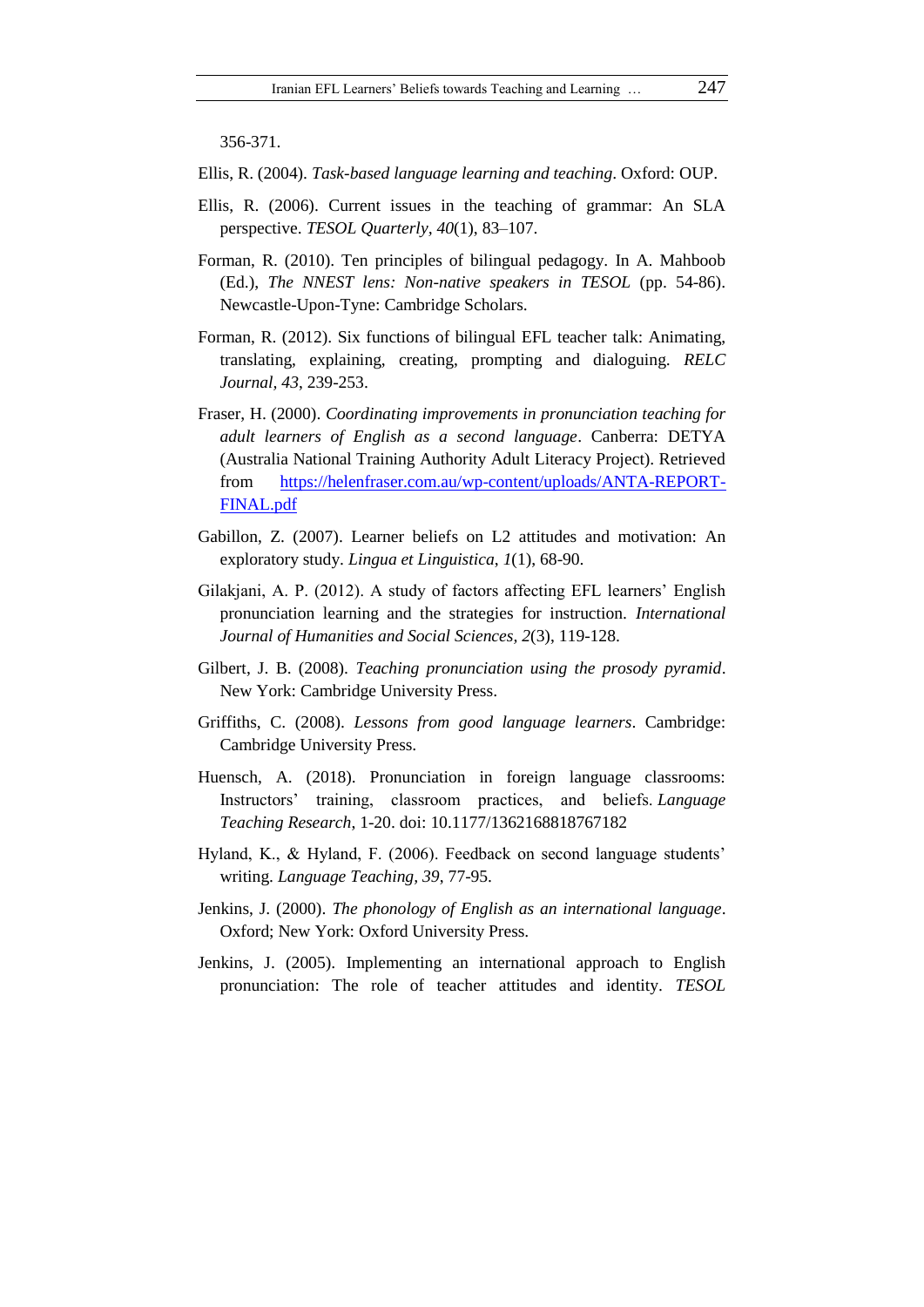*Quarterly, 39*(3), 535-543.

- Jiang, M., Green, R. J., Henley, T. B., & Masten, W. G. (2009). Acculturation in relation to the acquisition of a second language. *Journal of Multilingual and Multicultural Development, 30*(6), 481-492.
- Kang, O. (2010). ESL learners' attitudes toward pronunciation instruction and varieties of English. In J. Levis & K. LeVelle (eds.), *Proceedings of the 1st Pronunciation in Second Language Learning and Teaching Conference,* Iowa State University, Sept. 2009. (pp.105-118), Ames, IA: Iowa State University.
- Kelly, G. (2000). How to teach pronunciation. Harlow: Pearson.
- Lee, J., Jang, J., & Plonsky, L. (2015). The effectiveness of second language pronunciation instruction: A meta-analysis*. Applied Linguistics, 36*(3), 345-366.
- Lee, A. H., & Lyster, R. (2017). Can corrective feedback on second language speech perception errors affect production accuracy? *Applied Psychology, 38*, 371-393.
- Léger, D. & Storch, N. (2009). Learners' perceptions and attitudes: Implications for willingness to communicate in an L2 classroom. *System, 37*, 269-285.
- Levis, J. M. (2005). Changing contexts and shifting paradigms in pronunciation teaching. *TESOL Quarterly, 39*(3), 369-377.
- Li, S., Zhu, Y., & Ellis, R. (2016). The effects of the timing of corrective feedback on the acquisition of a new linguistic structure. *The Modern Language Journal, 100*(1), 276-295.
- Macaro, E. (2003). *Teaching and learning a second language*. London: Continuum.
- Macaro, E. (2013). *The Bloomsbury companion to second language acquisition*. London: Bloomsbury Companions.
- Moyer, A. (2007). Do language attitudes determine accent? A study of bilinguals in the USA. *Journal of Multilingual and Multicultural Development, 28*(6), 502-518.
- Munro, M., & Bohn, O. (2007). The study of second language speech. In O. Bohn & M. Munro (Eds.), *Language experience in second language*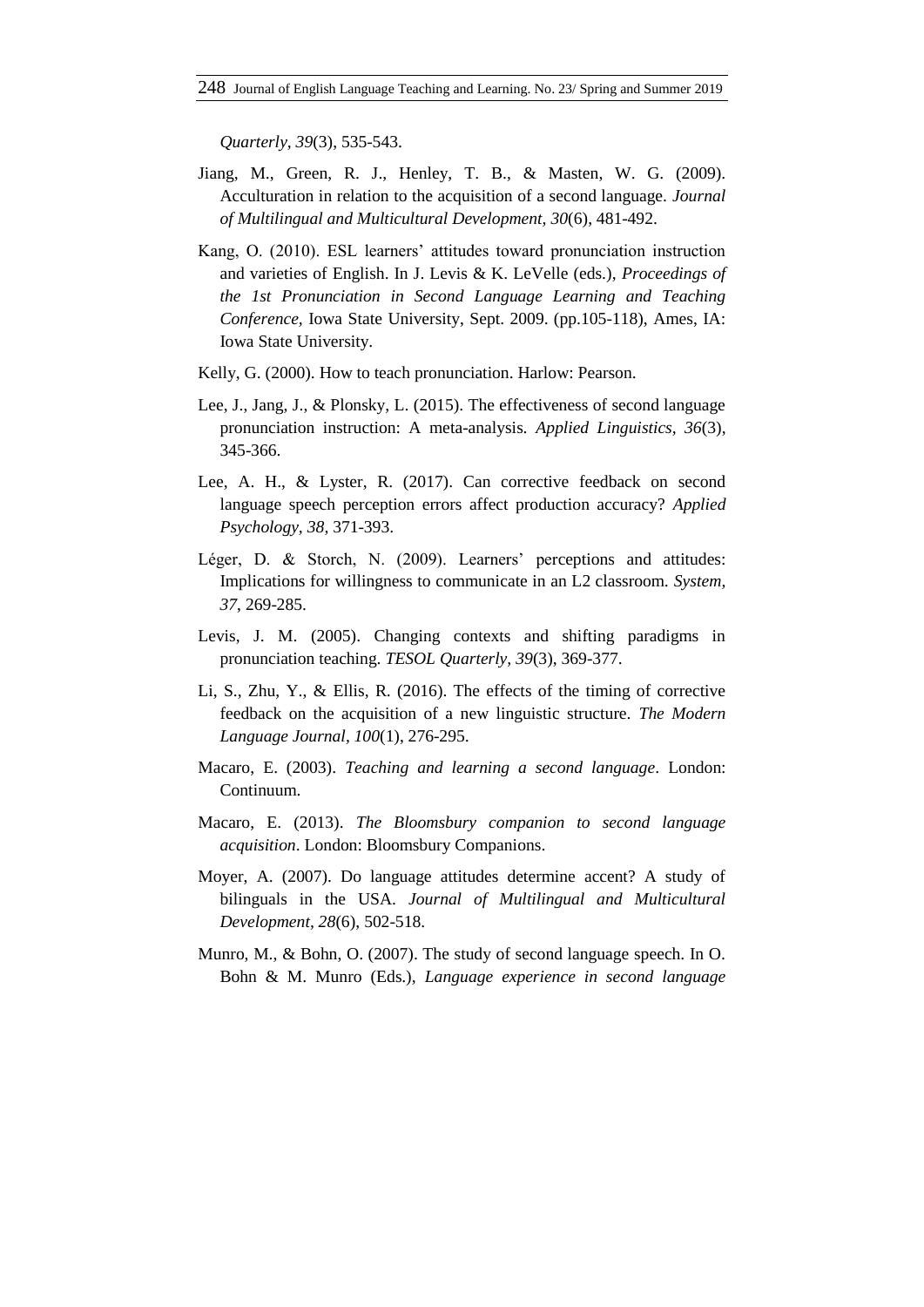*speech learning* (pp. 3–11). Amsterdam: John Benjamins.

- Peerdadeh, A. & Entezamara, A. (2016). The relationship between English language learners' perceptions towards classroom oral error corrections and their pronunciation accuracy. *International Journal of English Linguistics, 6*(7), 1-7.
- Pishghadam, R., & Kamyabi, A. (2008). *On the relationship between cultural attachment and accent mimicry* (Unpublished Master's thesis). Ferdowsi University of Mashhad, Iran.
- Rahimi, M., & Yadollahi, S. (2013)*. Female students' CALL attitudes: the effect of level of education computer ownership & computer use*. Germany: Lambert academic publishing.
- Pawlak, M. (2010). Teaching foreign language pronunciation: Issues in research focus and methodology. In E. Waniek-Klimczak (Ed.), *Issues in accents of English 2: Variability and norm* (pp. 169-183). Newcastle upon Tyne: Cambridge Scholars Publishing.
- Pawlak, M. (2013a). Comparing learners' and teachers' beliefs about formfocused instruction. In D. Gabryś-Barker, E. Piechurska-Kuciel, & J. Zybert (Eds.), *Investigations in teaching and learning languages: Studies in honor of Hanna Komorowska* (pp. 109-131). Heidelberg – New York: Springer.
- Pawlak, M. (2013b). The effect of explicit and implicit corrective feedback on eliminating pronunciation errors. In E. Waniek-Klimczak & L. Shockey (Eds.), *Teaching and researching English accents in native and non-native speakers* (pp. 85-101). Heidelberg – New York: Springer.
- Pawlak, M., Mystkowska-Wiertelak, A. & Bielak, J. (2015). Exploring advanced learners' beliefs about pronunciation instruction and their relationship with attainment. In E. Waniek-Klimczak, & M. Pawlak (Eds.), *Teaching and researching the pronunciation of English* (pp. 3- 22). Cham: Springer.
- Richards, J. C., & Schmidt, R. (2002). *Longman dictionary of language teaching and applied linguistics*. London: Longman Pearson Education.
- Sardegna, V., Lee, J. and Kusey, C. (2018). Self-efficacy, attitudes, and choice of strategies for English pronunciation learning. *Language Learning*, *68*(1),83-114.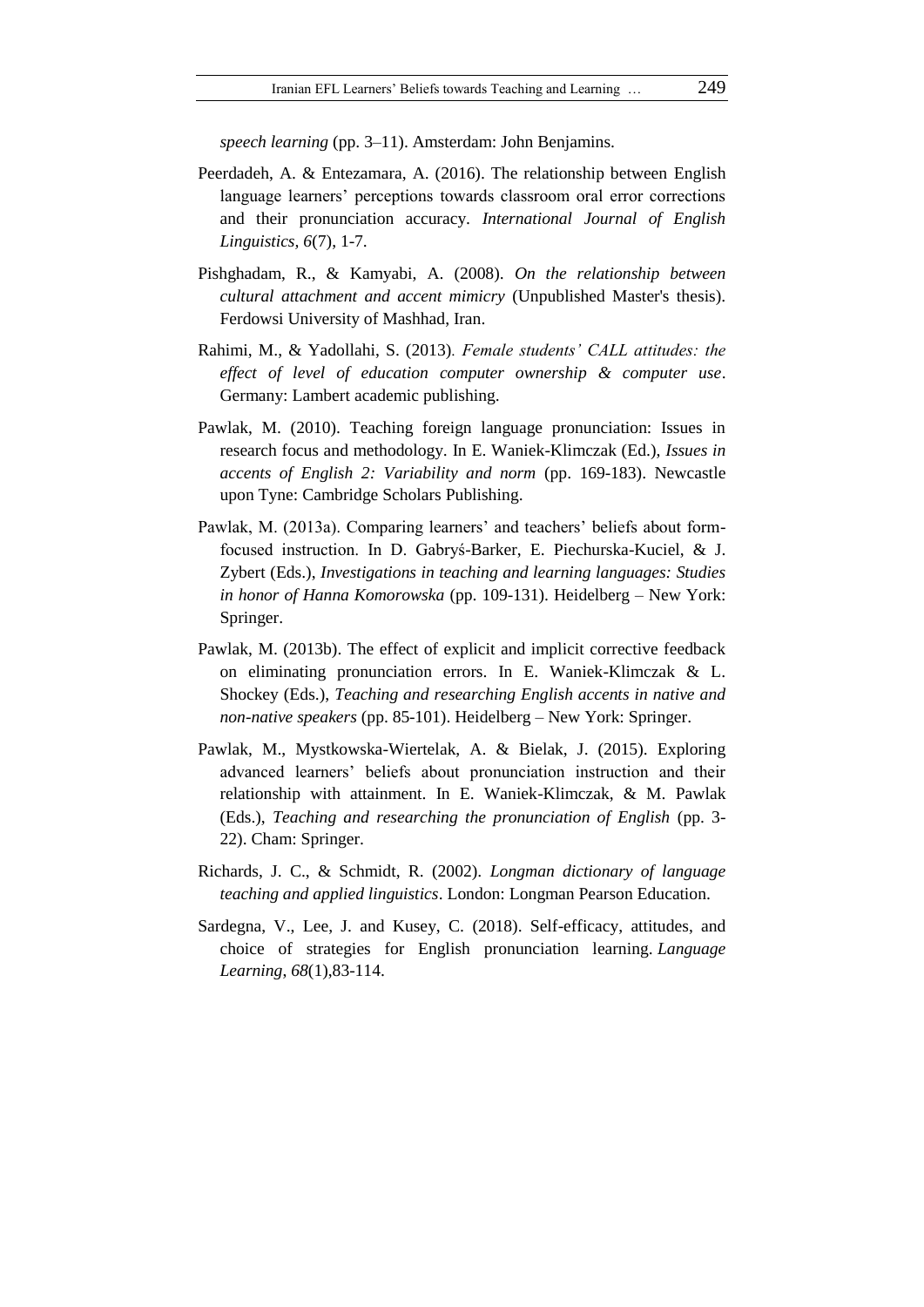- Seidlhofer, B. (2000). Mind the gap: English as a mother tongue vs. English as a lingua franca. *Vienna English Working Papers, 9*(1), 51-68.
- Setter, J. & Jenkins, J. (2005). State-of-the-art review article: Pronunciation*. Language Teaching, 38*(1), 1-17.
- Shabani, K. (2016). Application of Vygotsky's sociocultural approach for teachers' professional development. *Cogent Education, 3*(1), 1-10.
- Shankar, P. (2008). *Teaching of English*. New Delhi, India: APH Publishing.
- Smit, U. (2002). The interaction of motivation and achievement in advanced EFL pronunciation learners. *IRAL, 40*(2), 89-116.
- Szyszka, M. (2011). Foreign language anxiety and self-perceived English pronunciation competence. *Studies in Second Language Learning and Teaching, 1*(2)*,* 283-300.
- Trofimovich, P., & Isaacs, T. (2017). Second language pronunciation assessment: A look at the present and the future. In T. Isaacs & P. Trofimovich (Eds.), *Second language pronunciation assessment: Interdisciplinary perspectives* (pp. 259-271). Bristol, England: Multilingual Matters.
- Underhill, A. (2012). *Make pronunciation physical, visible, audible*. [Seminar at Summer Midweek English Language Teaching Sessions], The Sussex Director of Studies Association. 20 June.
- Ur, P. (2012). *Vocabulary activities*. Cambridge: Cambridge University Press.
- Yates, L., & Zielinski, B. (2009). *Give it a go: Teaching pronunciation to adults*. Australia: Macquarie University.
- Zuengler, J., (1988). Identity markers and L2 pronunciation. *Studies in Second Language Acquisition. 10*(1), 33-49.

#### **Appendix:** The Interview questions

# **A. The Overall Importance of Pronunciation Teaching and Learning**

1. How important is pronunciation in the process of second language learning? Talk about the benefits of good pronunciation.

2. When it comes to speech in pronunciation, which one outweighs the